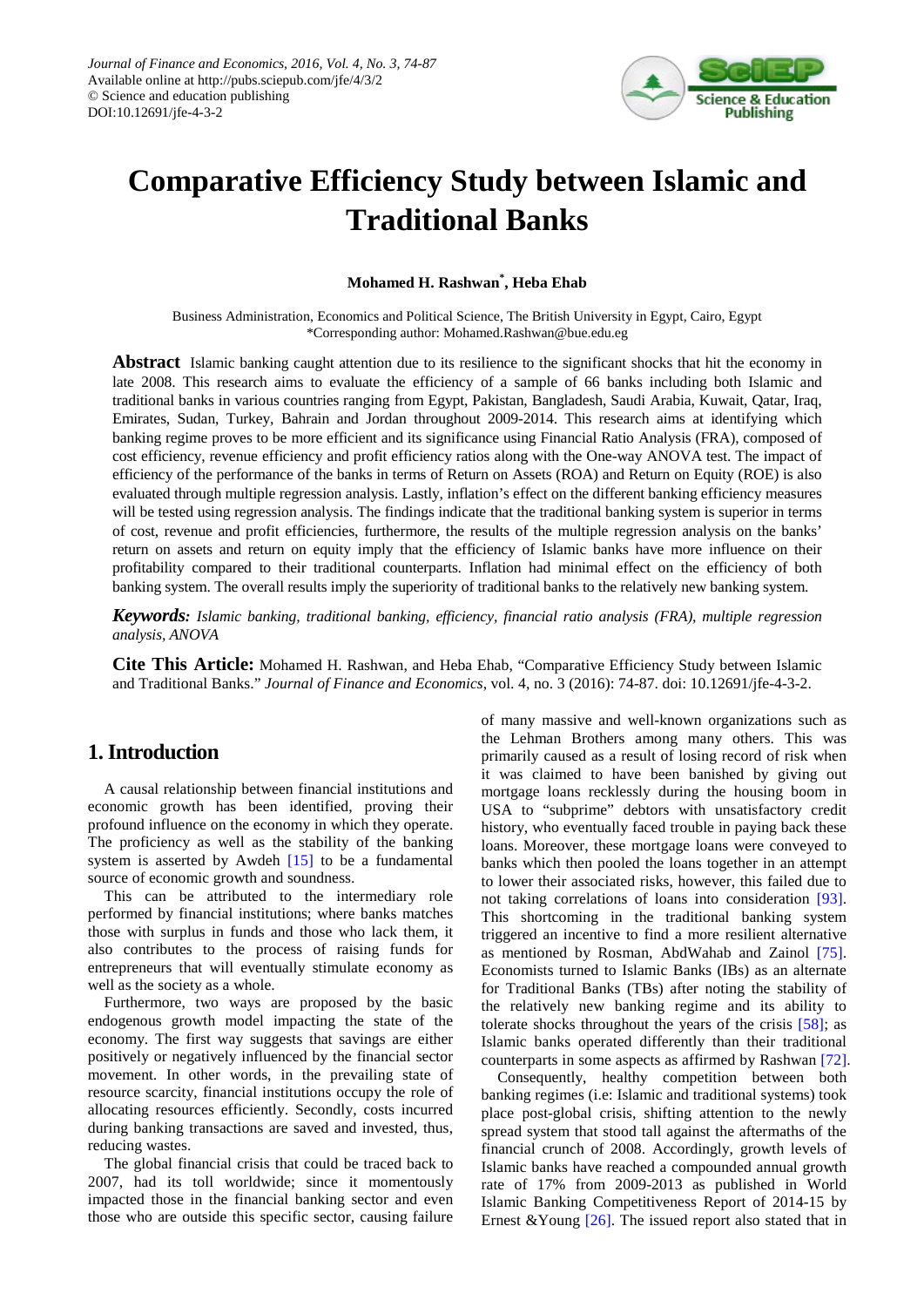2014, the assets of Islamic banks exceeded US\$778 billion with expectations that by the year 2019, profits of Islamic banks will triple. On top of this, Islamic banks' market shares realized 48.9% in Saudi Arabia and also represented 44.6% in Kuwait while Indonesia, Pakistan and Turkey have shown indisputable progress in terms of growth in Islamic banking.

Islamic banking has proved presence in more than 100 countries. However, the non-Islamic countries represent 78% market shares with \$2Tn as overall financial asset[s \[103\].](#page-13-1)

Taking into consideration all the previous information, an increasing interest in Islamic banking is expected. Currently, many researchers set out to test and compare the efficiency of the two banking regimes as the case in Viverita [\[97\],](#page-13-2) Rashwan [\[72\],](#page-12-2) Hanif et al. [\[32\],](#page-12-3) Johnes, et al [\[44\]](#page-12-4) and many others who aimed at finding out which system proved to be more efficient pre and post global crisis of 2008, using different methodologies and approaches to reach their findings. The role of the continuous monitoring process was also emphasized upon by Rose [\[74\]](#page-12-5) and since the impact of the financial crisis still lingers till this day, thus, more empirical research with a more comprehensive sample should be conducted so as to determine whether Islamic banks are still resilient compared to traditional ones or has proven to decrease in efficiency over the years.

# **2. Islamic Banking**

## **2.1. Islamic Finance Background**

Islamic banking refers to a type of banking that originated in the sixth century [\[72\]](#page-12-2) and it is defined by Organization of Islamic Conference (OIC) as:

"… a financial institution whose statutes, rules and procedures expressly state its commitment to the principles of Islamic Shariah and to the banning of the receipt and payment of interest on any of its operations." Islamic finance is generally differentiated from

traditional banking in the aspect of being based on a system of moral values and ethicality that originate from Islamic religion, abiding to the principles of Islamic law; which are the divine sanctions that serve as guides for all aspects of life and daily dealings [\[23\].](#page-11-2)

Islam is built on three main pillars as a comprehensive religion encompassing all facets of life and was delivered by prophet Mohamed (PBUH);

- 1. Aqidah: reflects faith in both the being of Allah and the commands sent by Allah
- 2. Akhlaq: providing guidance for ethics, behaviors and attitudes.
- 3. Shariah: refers to the commands, values, prohibitions and guidance providing direction for Muslims. Thus, it deals with all aspects of daily life of human beings including Ibadat which is concerned with worshiping acts as well as Mumalat which focuses on daily life transactions, and it encompasses political, social and economic relations covering financial systems and transactions [\[2\].](#page-11-3)

The rulings of Shariah that underline Islamic finance primarily originate from the Holy Quran and from Sunnah which is Prophet Mohamed's sayings and teachings [\[98\].](#page-13-3)

However, after the death of Prophet Mohammed (PBUH) and the spread of the Islamic empire throughout many arenas, three emerging secondary sources evolved, which led Scholars to use those newly emerging sources aiming to deal with recent contemporary issues. The first secondary source was Ijma'a which represents the joint opinion of Islamic scholars and specialists on Islamic situations. The second is Qiyas in which scholars use inference on the primary sources of rulings to produce injunctions which can be applied on new circumstances. The third and the last is Ijtihad or diligence to interprets areas and problems that were not mentioned per say in the primary sources of Sharia[h \[98\].](#page-13-3)

In this regard economic and financial transactions should comply with Islamic Shariah. In other words, all economic transactions as well as financial contracts should be Halal (permitted) from a Shariah point of view. Practically, it should avoid Riba and Gharar. Riba is the fixed interest rate charged above the loan principal while Gharar (speculation) is the ambiguity in trade transactions. According to Islamic Shariah, money is a medium of exchange and not a commodity (asset) by itself [\[13\],](#page-11-4) [\[72\].](#page-12-2) Although, Islamic finance recognizes the necessity of credit and risk transfers in the continuity and functionality of the economic system however, it deviates from the traditional system in the technical handling of credits and sharing risk [\[23\].](#page-11-2) Accordingly, Islamic finance requires the presence of an underlying asset (transaction that is asset-backed) for the contract to be acceptable opposing to traditional transactions that are not necessarily backed up by underlying-assets [\[11,42\].](#page-11-5)

Islamic Finance can be deduced to risk sharing financial model in which the relation between parties is of partners and not creditors and debtors as the case in the traditional system; as risk is being fairly distributed between all contributed parties where profits are distributed based on an agreed upon ratio and any losses are incurred according to the party's original capital contribution [\(\[42\],](#page-12-6) [\[52\]\)](#page-12-7). Kettel [\[49\]](#page-12-8) adds that the process of evaluating projects differ between the banking systems. As in the traditional system, loans are granted purely based on creditworthiness, conversely, Islamic banks base their decision on a more holistic outlook, as it evaluates the Shariah compatibility of the proposed project and the added value to the society, alongside with its projected profitability. The previous, as a consequence, ensures the development of both the economy and the society. Another distinctive characteristic is the inevitability of the existence of a Shariah Supervisory Board (SBB) in any Islamic Finance institution to oversee all activities; including transactions and contracts so as to ensure their compliance to Shariah [\[42,46\].](#page-12-6)

According to Mankiw & Rashwan [\[54\],](#page-12-9) Islamic banks' main objectives are the development of the economy as well as the society by giving out Zakats on profits actualized by the financial institution to aid the poor, orphans and any other charitable cases. Moreover, optimization of resources is highly considered and this is done by only allowing for investments that have high expectations of fulfilling both profits and more importantly social benefits. Lastly, fairness in the allocation of resources and reduction of the wealth gap in the society is another objective.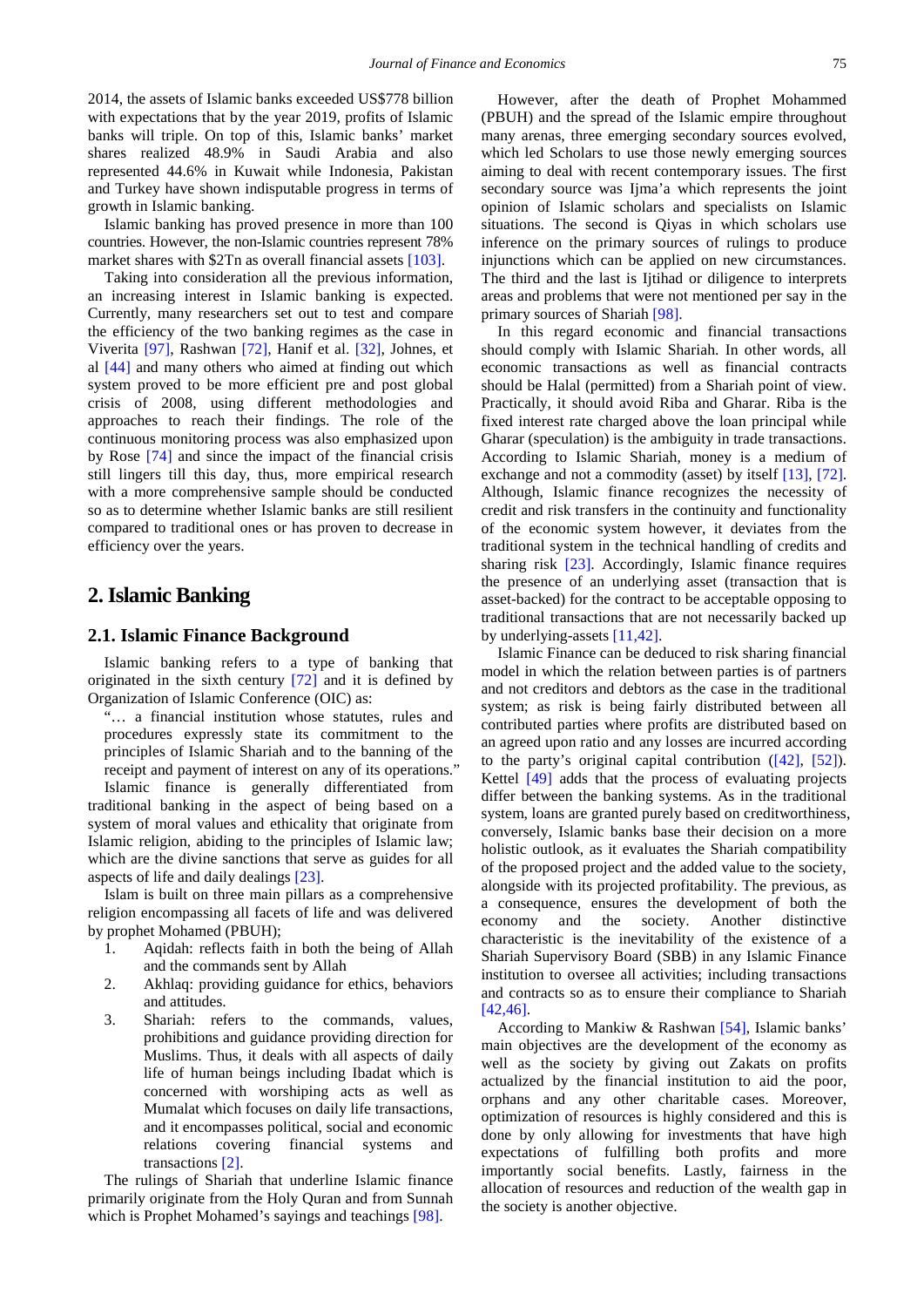## **2.1.1. Islamic Financing Modes**

The risk sharing model in Islamic Finance takes different modes and/or contracts, the main modes are:

a) Murabha according to Ijaz [\[37\]](#page-12-10) is known to be one of the most widely used modes of financing when it comes to Islamic finance. Murabha is a type of sale where the incurred price of purchase of the commodity is explicitly declared by the Islamic bank; however, it offers the product at a pre-specified premium on the original purchase cost.

b) Salam is a forward contract; where an agreed upon commodity is sold with its price fully and instantly paid in advance of the delivery. This mode of finance is completely prohibited when the product is exchanged for silver, gold or currencies since any gain from the mentioned exchange will be considered contaminated with Riba  $[16]$ 

c) Musharka as a term comes from "Sharika" which means sharing [\[37\].](#page-12-10) It is a partnership between the bank 'Rub ilmal" and the investor; in which both parties provide capital in return of a percentage of the profits or losses realized [\[16\].](#page-11-6) Hay'at Markaz Qaṭar [\[35\]](#page-12-11) also adds that there are two types of musharkah contracts that could be exercised; the first is the permanent musharkah and the second is the diminishing type where the bank's share is gradually reduced to return complete ownership to the other party.

d) Mudarbah is another PLS contract. The partnership entails that the Islamic bank "Rubul-mal" is responsible for financing the entire capital while the other party "Mudarib" is exclusively liable for management. Regarding this method of financing, Anwar et al. [\[12\],](#page-11-7) states that profits are shared based on an agreed upon ratio, however, concerning losses, financial loss is completely incurred by Rubul-mal, whilst the "mudarib" only stands to lose the exerted effort.

e) Ijarah is a sale contract that resembles the traditional leasing contract; in which the lessor, in this case the Islamic bank, leases an asset in exchange of predetermined rent and maintaining the ownership of the specified asset [\[19\].](#page-11-8) In this mode of finance, the amount of rent as well as the leasing period is agreed upon from the commencement by the parties involved [\[89\].](#page-13-4)

Islamic finance and banking is a relatively new growing sector and has shown tremendous progress since the foundation of the first Islamic bank in Mit Ghamr, Egypt in 1963 [\[72\],](#page-12-2) however despite this evolution, there are some challenges hindering the growth of the mentioned sector that should be addressed.

#### **2.1.2. Challenges Facing Islamic Finance**

#### a) Regulatory Frameworks

When it comes to regulations, Islamic finance faces many obstacles due to the fact that most supervisory and regulatory framework do not accommodate its unique nature, this as a consequence causes lack of harmonization throughout the Islamic financial secto[r \[39\].](#page-12-12) 

It was noted that Islamic banks across sectors use different frameworks; where some might follow the Accounting Auditing Organization for Islamic Financial Institutions (AAOIFI) which currently has 88 standards, while other institutions are guided by the Islamic Financial Standards Board (IFSB[\) \[1\].](#page-11-9)

Shariah compliance is not well-implemented across different banks both domestically and across-boarders causing incoherent activities and instability. It was also asserted by Baig [\[18\]](#page-11-10) that despite the presence of accommodating environment and regulations for Islamic finance in Bahrain, UAE and Malaysia, there are still many countries with underdeveloped infrastructure for this banking regime which cause the possible occurrence of Shariah compliance risks along with operational risks

b) Human Capital

Scarcity of qualified human capital stands as an obstacle against the evolvement of Islamic finance. As there are a few numbers of experts as well as scholars who possess the knowledge of Shariah law, along with a solid background in economics and finance [\[9\].](#page-11-11) Yoluker [\[102\]](#page-13-5) asserts that lack of technical expertise is a hurdle when it comes to Islamic finance. Furthermore, Shariah principles are applied differently across institutions and scholars.

The scarcity of skilled human capital that was pointed out by Khamis et al. [\[50\]](#page-12-13) and lack of experts allocated to Shariah boards across Islamic financial institutions, was also affirmed by Bai[g \[18\]](#page-11-10) who announced that results of a survey that was done in 2011 proved that 619 board positions are held by the top 20 Shariah scholars and this represents almost 55% of the available positions on the boards.

c) Benchmark

Misperceptions by investors around Islamic finance are also a challenge that is driven by the previous usage of traditional-based benchmarks as LIBOR (London Interbank Offered Rate) as a pricing standard for Islamic banking products. This conveys a misguided message to investors who were led to believe that there are no fundamental differences between the Islamic and traditional banking systems [\[9\].](#page-11-11) However, this downfall has been amended by the formulation of the Islamic Interbank Benchmark Rate (IIBR) which is a benchmark for Islamic banks measuring profit rather than interest as the case when using traditional benchmarks [\[73\].](#page-12-14)

d) Lack of diversity and innovation

Another challenge is the absence of diversity in both; the sectors in which Islamic banks operate and the countries in which they operate, as Islamic banks till this day mainly operate in very specific sectors with lack of competition in addition to operating in certain Islamic countries where Islamic finance is growing without any additional expansions to other regions. This lack of diversification expose Islamic Finance institutions to "Displacement Risk" in which they incur higher returns for their investors by sacrificing some or all of their shareholders' equity profits in an attempt to give investors an incentive as not to withdraw their money [\[40\],](#page-12-15) [\[82\].](#page-13-6) However, Shaikh [\[80\]](#page-12-16) also proposes that Islamic finance could branch out into micro-financing areas such as; health and educational financing in an attempt to enlarge its current scope.

e) Gap between theory and practice

One of the challenges facing Islamic finance is the gap that is present between the conducts by which Islamic finance should operate and what occurs in reality as stated by Iqbal [\[40\].](#page-12-15) As in financial institutions where profit and loss is shared by both parties, risk-sharing instruments and contracts are encouraged and are considered the basis of the system, however, the composition which should show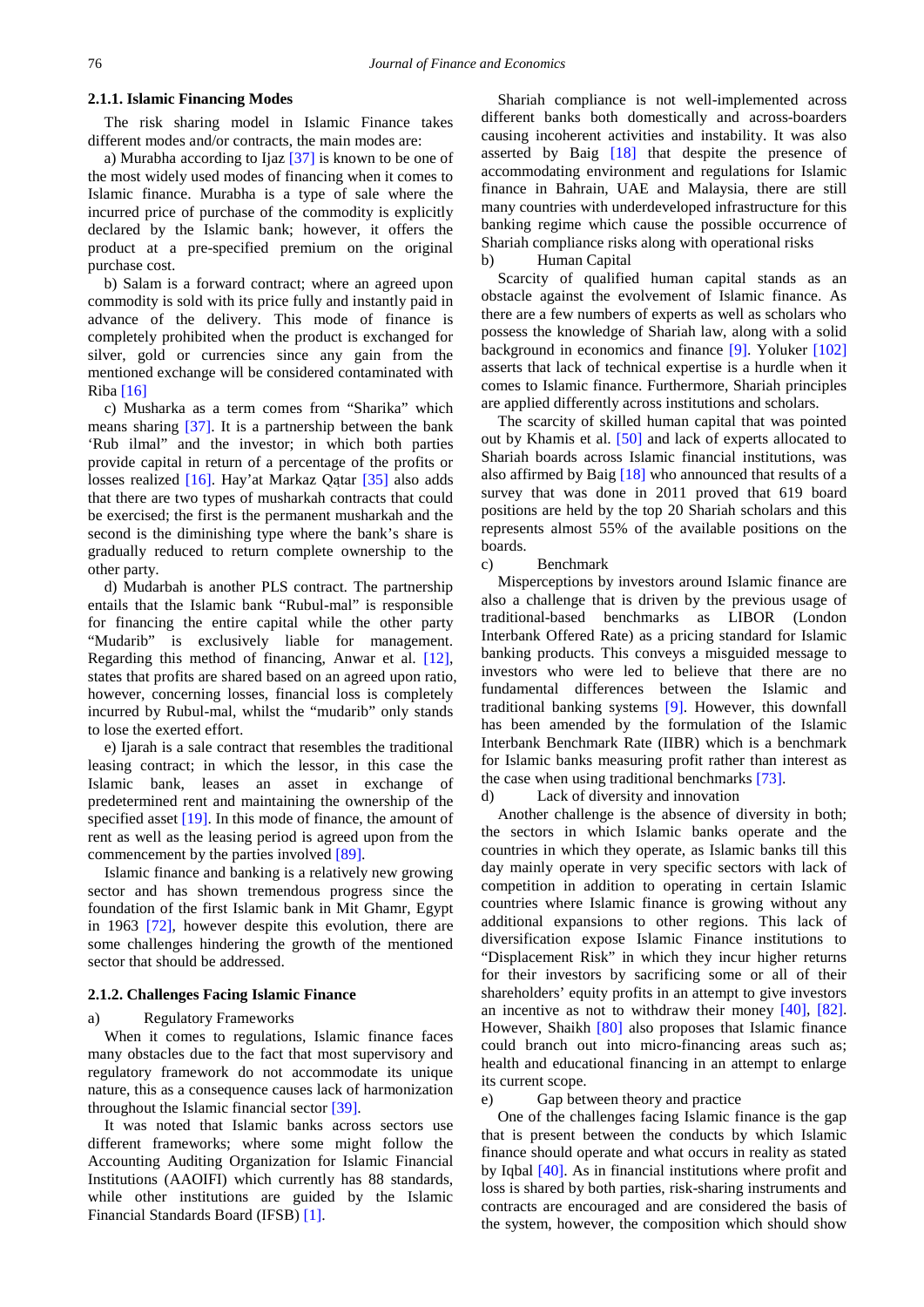a higher percentage of risk-sharing instruments in its financial reports, actually show that fixed income like and short-term instruments actually have the upper hand in the composition indicating that Islamic banks are actually more inclined to dealing with trade-based instruments.

As a consequence to the previously mentioned sources of principles, Islamic banks will surely operate differently than traditional banks causing differences in efficienc[y \[54,72\].](#page-12-9)

## **2.2. Previous Studies**

Efficiency has caught the attention of many researchers. Berger and Humphrey as cited in Tahir & Haron [\[90\]](#page-13-7) found that the majority of the researches conducted to measure efficiency in banks throughout 130 studies, were mainly conducted in the United States and developed countries, however, efficiency of Islamic banks is still limited to some extent.

Nonetheless, when it comes to specialized Islamic financial institutions, few researchers tackled the performance of the banks regarding their determinants and profitability.

Samad [\[77\]](#page-12-17) applied nine financial ratios on banks in Bahrain and reached a conclusion that Islamic banks showed superiority in credit performance but showed no significant difference in terms of liquidity and profitability. Viverita [\[97\]](#page-13-2) assessed the efficiency of Islamic banks in Indonesia throughout 2006-2010 and compared their performance to traditional banks, finding proof that Islamic banks demonstrated superiority in revenue and profit efficiency. Bashir [\[21\]](#page-11-12) also piloted a study employing regression to evaluate the performance determinants of Islamic banks by using CAMEL framework and stated that capital adequacy and loan portfolio have a significant influence on the performance of Islamic banks.

Financial ratios on five banks from Oman were calculated by Tarawneh  $[91]$  to test the connection between banks and their performance; the corresponding results from the study indicate that banks with higher profitability do not always stem from higher deposits, capital or credit. Domestic and foreign operations of Islamic banks in Malaysia were tested for four years from 2001-2004 by Sufian [\[87\].](#page-13-9) The researcher found that a positive correlation exists between profitability and all efficiency measures used; meaning that profitability of Islamic banks depends on their perceived efficiency.

Financial ratio analysis were also used in conjunction with Data Envelopment Analysis (DEA) to provide more reliable findings by Johnes et al. [\[44\]](#page-12-4) by using six financial ratios; concluding that in terms of revenue and profit efficiency, Islamic banks were superior while they proved to be less effective in managing their costs, thus, proving that the overall efficiency in traditional banks is better than Islamic banks in the given sample.

Sehrish et al [\[79\]](#page-12-18) applied financial ratio analysis on 8 banks in Pakistan throughout 2007-2011 using six financial ratios namely; profitability ratios, efficiency ratios and lastly credit risk ratios. This study generated results that indicate that concerning loans, Islamic banks proved to be less risky whilst being less efficient in managing expenses compared to traditional banks. While in terms of profitability, both banking regimes were similar in results. The research ended with a conclusion that the overall performance of Islamic banks was found to be satisfactory.

Johnes et al. [\[44\]](#page-12-4) suggests that the reason behind the wide-use of financial ratio analysis is due to its great benefits as besides its simplicity in calculations; it primarily takes into consideration the disparities between banks in the sample due to the variances in banks' sizes. Accordingly, size disparities in sample are removed by bringing them at par  $([44,77,91])$ . Furthermore, the use of financial ratio analysis gives researcher freedom in choosing the ratios as there are no restrictions.

However, in 2014, when using both financial ratio analysis and data envelopment analysis to complement each other in the Gulf Cooperation Countries (GCC) region within the period from 2004-2007, Islamic banks proved to be better than traditional banks in terms of profit and revenue efficiency while inferior in cost efficiency when using financial ratio analysis while according to the data envelopment analysis, Islamic banks proved to have lower average efficiency and this was credited to operating under Shariah laws not lack of managerial competenc[e \[47\].](#page-12-19)

The inconsistency in results can be attributed to differences in time periods, sample sizes, sizes of banks and the fact that Islamic banks are relatively new in the industry.

When reviewing past studies, it is noticeable that there is scarcity in studies answering the question of which banking regime is superior and what influences its efficiency by applying the Financial Ratio analysis on a more comprehensive population of Islamic banks and their conventional counterparts during the last 6 years and thus, this is the contribution of this researcher to the literature.

## **3. Aims and Methodology**

## **3.1. Research Aims**

In light of the previously mentioned importance of efficiency in the banking industry, the purpose of this research is to comparatively evaluate the efficiency of Islamic banks and their comparable traditional banks, in order to reach a conclusion of which banking sector has proved to be more cost, profit and revenue efficient during the period being examined and to determine if efficiency is mostly impacted by the context in which the banks operate. The research also aims at identifying whether efficiency impacts profitability or not and to test the impact of inflation on the banks' efficiency levels, as the results will provide guidance about the growth of Islamic banking and where the resources will be channeled in the future.

Thus, the research aiming to answering the following questions:

- How efficient are the chosen traditional banks and Islamic banks in terms of profit, revenue and cost?
- Which banking sector is superior in terms of overall efficiency?
- Does efficiency affect banks' profitability in terms of return on assets and return on equity?
- What is the impact of chosen macroeconomic factor (inflation) on the banks' efficiencies?

## **Hypothesis:**

 $H<sub>0</sub>$ : There are significant differences between Islamic and traditional banks in terms of cost to income.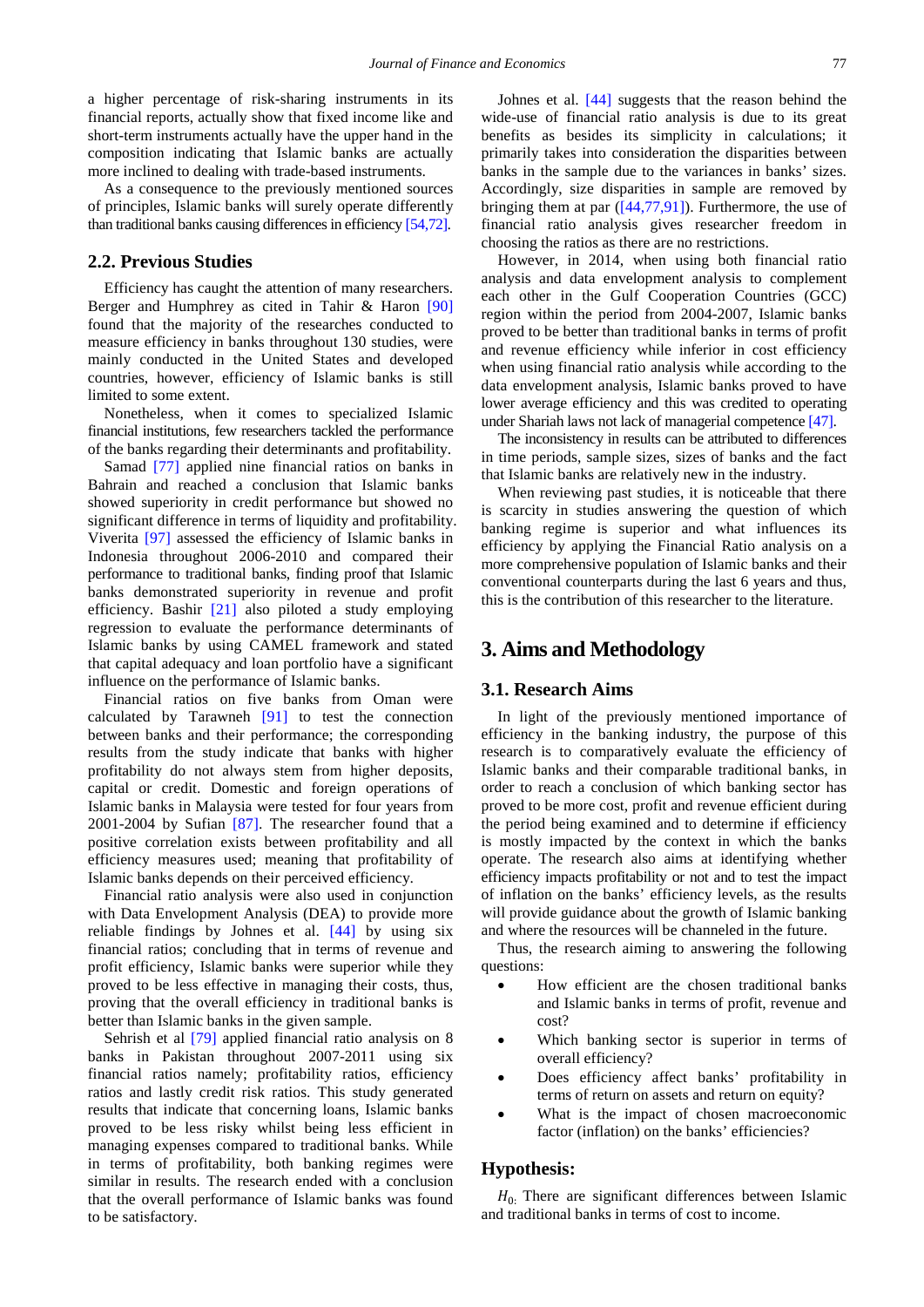$H_0$ . There are significant differences between Islamic and traditional banks in terms of non-interest expense to average assets

 $H<sub>0</sub>$ . There are significant differences between Islamic and traditional banks in terms of net interest margin

 $H<sub>0</sub>$ . There are significant differences between Islamic and traditional banks in terms of other operating income to average assets

 $H<sub>0</sub>$ . There are significant differences between Islamic and traditional banks in terms of return on assets

 $H<sub>0</sub>$ . There are significant differences between Islamic and traditional banks in terms of return on equity

## **3.2. Research Design**

#### **3.2.1. Sample Size**

Sample was originally set to include the top 50 fullyfledged Islamic banks along with their corresponding comparable traditional banks in terms of the bank's total assets as previously done in studies conducted by Moemen [\[66\]](#page-12-20) and Merchant [\[57\],](#page-12-21) making a total sample of 100 banks; this allows the comparison to be done between the topmost levels of both banking regimes. However, due to lack of data in the chosen period of 2009-2014, only data for 66 banks was completely and successfully compiled; half of which are Islamic banks while the other half is composed of traditional banks. Most of the chosen banks in the sample are mentioned in a report published by Global Finance [\[30\]](#page-11-13) ranking the world's best Islamic financial institutions. The chosen banks are located in 12 different countries ranging from 4 banks in Egypt to 10 in Bangladesh, 4 in Sudan, 2 in Pakistan, 8 in Bahrain, 6 in Qatar, 2 in Turkey, 6 in KSA, 10 in UAE, 2 in Iraq, 4 in Jordan and finally 8 in Kuwait as will be shown in [Table 3](#page-5-0) below:

| <b>Islamic Banks</b><br><b>Traditional Banks</b><br>Egypt<br>Commercial International Bank (Egypt) S.A.E.<br>Faisal Islamic Bank of Egypt<br>Al Baraka Bank Egypt SAE<br>Credit Agricole Egypt<br>Bangladesh<br>Islami Bank Bangladesh Limited<br>Prime Bank Limited<br>Export Import Bank of Bangladesh<br>Pubali Bank Limited<br>Al-Arafah Islami Bank Ltd.<br>United Commercial Bank Ltd<br>First Security Islami Bank Limited<br>Southeast Bank Limited<br>Shahjalal Islami Bank Ltd<br>AB Bank Ltd<br>Kuwait<br>Kuwait Finance House<br>National Bank of Kuwait S.A.K.<br>Ahli United Bank KSC<br><b>Burgan Bank SAK</b><br>Boubyan Bank KSC<br>Gulf Bank KSC (The)<br>Kuwait International Bank<br>Commercial Bank of Kuwait SAK (The)<br>Sudan<br><b>Bank of Khartoum</b><br><b>Omdurman National Bank</b><br>Pakistan<br>Meezan Bank Limited<br>National Bank of Pakistan<br>BankIslami Pakistan Limited<br>Habib Bank Limited<br>Bahrain<br>Albaraka Banking Group B.S.C.<br>Ahli United Bank BSC<br>Bahrain Islamic Bank B.S.C.<br>Arab Banking Corporation BSC<br>Khaleeji Commercial Bank<br>BBK B.S.C.<br>Gulf Finance House BSC<br>National Bank of Bahrain<br>Qatar<br>Oatar International Islamic Bank<br><b>Qatar National Bank</b><br>Masraf Al Rayan (Q.S.C.)<br>Commercial Bank of Qatar (The) QSC<br>Qatar Islamic Bank SAQ<br>Doha Bank<br>Turkey<br>Turkiye is Bankasi A.S. - ISBANK<br>Asya Katilim Bankasi AS-Bank Asya<br><b>KSA</b><br>National Commercial Bank (The)<br>Al Rajhi Bank<br>Alinma Bank<br>Riyad Bank<br><b>Bank Al-Jazira</b><br>Saudi British Bank (The)<br><b>UAE</b><br>Dubai Islamic Bank PJSC<br>National Bank of Abu Dhabi<br><b>Emirates NBD PJSC</b><br>Abu Dhabi Islamic Bank<br><b>Emirates Islamic Bank PJSC</b><br><b>First Gulf Bank</b><br>Sharjah Islamic Bank<br>Abu Dhabi Commercial Bank<br>Ajman Bank<br><b>Union National Bank</b><br>Iraq<br>Kurdistan International Bank<br><b>Bank</b> of Baghdad<br>Jordan<br>Arab Bank Plc<br>Jordan Islamic Bank | <b>Table 1. List of Banks in Sample</b> |                                        |  |  |
|----------------------------------------------------------------------------------------------------------------------------------------------------------------------------------------------------------------------------------------------------------------------------------------------------------------------------------------------------------------------------------------------------------------------------------------------------------------------------------------------------------------------------------------------------------------------------------------------------------------------------------------------------------------------------------------------------------------------------------------------------------------------------------------------------------------------------------------------------------------------------------------------------------------------------------------------------------------------------------------------------------------------------------------------------------------------------------------------------------------------------------------------------------------------------------------------------------------------------------------------------------------------------------------------------------------------------------------------------------------------------------------------------------------------------------------------------------------------------------------------------------------------------------------------------------------------------------------------------------------------------------------------------------------------------------------------------------------------------------------------------------------------------------------------------------------------------------------------------------------------------------------------------------------------------------------------------------------------------------------------------------------------|-----------------------------------------|----------------------------------------|--|--|
|                                                                                                                                                                                                                                                                                                                                                                                                                                                                                                                                                                                                                                                                                                                                                                                                                                                                                                                                                                                                                                                                                                                                                                                                                                                                                                                                                                                                                                                                                                                                                                                                                                                                                                                                                                                                                                                                                                                                                                                                                      |                                         |                                        |  |  |
|                                                                                                                                                                                                                                                                                                                                                                                                                                                                                                                                                                                                                                                                                                                                                                                                                                                                                                                                                                                                                                                                                                                                                                                                                                                                                                                                                                                                                                                                                                                                                                                                                                                                                                                                                                                                                                                                                                                                                                                                                      |                                         |                                        |  |  |
|                                                                                                                                                                                                                                                                                                                                                                                                                                                                                                                                                                                                                                                                                                                                                                                                                                                                                                                                                                                                                                                                                                                                                                                                                                                                                                                                                                                                                                                                                                                                                                                                                                                                                                                                                                                                                                                                                                                                                                                                                      |                                         |                                        |  |  |
|                                                                                                                                                                                                                                                                                                                                                                                                                                                                                                                                                                                                                                                                                                                                                                                                                                                                                                                                                                                                                                                                                                                                                                                                                                                                                                                                                                                                                                                                                                                                                                                                                                                                                                                                                                                                                                                                                                                                                                                                                      |                                         |                                        |  |  |
|                                                                                                                                                                                                                                                                                                                                                                                                                                                                                                                                                                                                                                                                                                                                                                                                                                                                                                                                                                                                                                                                                                                                                                                                                                                                                                                                                                                                                                                                                                                                                                                                                                                                                                                                                                                                                                                                                                                                                                                                                      |                                         |                                        |  |  |
|                                                                                                                                                                                                                                                                                                                                                                                                                                                                                                                                                                                                                                                                                                                                                                                                                                                                                                                                                                                                                                                                                                                                                                                                                                                                                                                                                                                                                                                                                                                                                                                                                                                                                                                                                                                                                                                                                                                                                                                                                      |                                         |                                        |  |  |
|                                                                                                                                                                                                                                                                                                                                                                                                                                                                                                                                                                                                                                                                                                                                                                                                                                                                                                                                                                                                                                                                                                                                                                                                                                                                                                                                                                                                                                                                                                                                                                                                                                                                                                                                                                                                                                                                                                                                                                                                                      |                                         |                                        |  |  |
|                                                                                                                                                                                                                                                                                                                                                                                                                                                                                                                                                                                                                                                                                                                                                                                                                                                                                                                                                                                                                                                                                                                                                                                                                                                                                                                                                                                                                                                                                                                                                                                                                                                                                                                                                                                                                                                                                                                                                                                                                      |                                         |                                        |  |  |
|                                                                                                                                                                                                                                                                                                                                                                                                                                                                                                                                                                                                                                                                                                                                                                                                                                                                                                                                                                                                                                                                                                                                                                                                                                                                                                                                                                                                                                                                                                                                                                                                                                                                                                                                                                                                                                                                                                                                                                                                                      |                                         |                                        |  |  |
|                                                                                                                                                                                                                                                                                                                                                                                                                                                                                                                                                                                                                                                                                                                                                                                                                                                                                                                                                                                                                                                                                                                                                                                                                                                                                                                                                                                                                                                                                                                                                                                                                                                                                                                                                                                                                                                                                                                                                                                                                      |                                         |                                        |  |  |
|                                                                                                                                                                                                                                                                                                                                                                                                                                                                                                                                                                                                                                                                                                                                                                                                                                                                                                                                                                                                                                                                                                                                                                                                                                                                                                                                                                                                                                                                                                                                                                                                                                                                                                                                                                                                                                                                                                                                                                                                                      |                                         |                                        |  |  |
|                                                                                                                                                                                                                                                                                                                                                                                                                                                                                                                                                                                                                                                                                                                                                                                                                                                                                                                                                                                                                                                                                                                                                                                                                                                                                                                                                                                                                                                                                                                                                                                                                                                                                                                                                                                                                                                                                                                                                                                                                      |                                         |                                        |  |  |
|                                                                                                                                                                                                                                                                                                                                                                                                                                                                                                                                                                                                                                                                                                                                                                                                                                                                                                                                                                                                                                                                                                                                                                                                                                                                                                                                                                                                                                                                                                                                                                                                                                                                                                                                                                                                                                                                                                                                                                                                                      |                                         |                                        |  |  |
|                                                                                                                                                                                                                                                                                                                                                                                                                                                                                                                                                                                                                                                                                                                                                                                                                                                                                                                                                                                                                                                                                                                                                                                                                                                                                                                                                                                                                                                                                                                                                                                                                                                                                                                                                                                                                                                                                                                                                                                                                      |                                         |                                        |  |  |
|                                                                                                                                                                                                                                                                                                                                                                                                                                                                                                                                                                                                                                                                                                                                                                                                                                                                                                                                                                                                                                                                                                                                                                                                                                                                                                                                                                                                                                                                                                                                                                                                                                                                                                                                                                                                                                                                                                                                                                                                                      |                                         |                                        |  |  |
|                                                                                                                                                                                                                                                                                                                                                                                                                                                                                                                                                                                                                                                                                                                                                                                                                                                                                                                                                                                                                                                                                                                                                                                                                                                                                                                                                                                                                                                                                                                                                                                                                                                                                                                                                                                                                                                                                                                                                                                                                      |                                         |                                        |  |  |
|                                                                                                                                                                                                                                                                                                                                                                                                                                                                                                                                                                                                                                                                                                                                                                                                                                                                                                                                                                                                                                                                                                                                                                                                                                                                                                                                                                                                                                                                                                                                                                                                                                                                                                                                                                                                                                                                                                                                                                                                                      |                                         |                                        |  |  |
|                                                                                                                                                                                                                                                                                                                                                                                                                                                                                                                                                                                                                                                                                                                                                                                                                                                                                                                                                                                                                                                                                                                                                                                                                                                                                                                                                                                                                                                                                                                                                                                                                                                                                                                                                                                                                                                                                                                                                                                                                      |                                         |                                        |  |  |
|                                                                                                                                                                                                                                                                                                                                                                                                                                                                                                                                                                                                                                                                                                                                                                                                                                                                                                                                                                                                                                                                                                                                                                                                                                                                                                                                                                                                                                                                                                                                                                                                                                                                                                                                                                                                                                                                                                                                                                                                                      |                                         |                                        |  |  |
|                                                                                                                                                                                                                                                                                                                                                                                                                                                                                                                                                                                                                                                                                                                                                                                                                                                                                                                                                                                                                                                                                                                                                                                                                                                                                                                                                                                                                                                                                                                                                                                                                                                                                                                                                                                                                                                                                                                                                                                                                      |                                         |                                        |  |  |
|                                                                                                                                                                                                                                                                                                                                                                                                                                                                                                                                                                                                                                                                                                                                                                                                                                                                                                                                                                                                                                                                                                                                                                                                                                                                                                                                                                                                                                                                                                                                                                                                                                                                                                                                                                                                                                                                                                                                                                                                                      |                                         |                                        |  |  |
|                                                                                                                                                                                                                                                                                                                                                                                                                                                                                                                                                                                                                                                                                                                                                                                                                                                                                                                                                                                                                                                                                                                                                                                                                                                                                                                                                                                                                                                                                                                                                                                                                                                                                                                                                                                                                                                                                                                                                                                                                      |                                         |                                        |  |  |
|                                                                                                                                                                                                                                                                                                                                                                                                                                                                                                                                                                                                                                                                                                                                                                                                                                                                                                                                                                                                                                                                                                                                                                                                                                                                                                                                                                                                                                                                                                                                                                                                                                                                                                                                                                                                                                                                                                                                                                                                                      |                                         |                                        |  |  |
|                                                                                                                                                                                                                                                                                                                                                                                                                                                                                                                                                                                                                                                                                                                                                                                                                                                                                                                                                                                                                                                                                                                                                                                                                                                                                                                                                                                                                                                                                                                                                                                                                                                                                                                                                                                                                                                                                                                                                                                                                      |                                         |                                        |  |  |
|                                                                                                                                                                                                                                                                                                                                                                                                                                                                                                                                                                                                                                                                                                                                                                                                                                                                                                                                                                                                                                                                                                                                                                                                                                                                                                                                                                                                                                                                                                                                                                                                                                                                                                                                                                                                                                                                                                                                                                                                                      |                                         |                                        |  |  |
|                                                                                                                                                                                                                                                                                                                                                                                                                                                                                                                                                                                                                                                                                                                                                                                                                                                                                                                                                                                                                                                                                                                                                                                                                                                                                                                                                                                                                                                                                                                                                                                                                                                                                                                                                                                                                                                                                                                                                                                                                      |                                         |                                        |  |  |
|                                                                                                                                                                                                                                                                                                                                                                                                                                                                                                                                                                                                                                                                                                                                                                                                                                                                                                                                                                                                                                                                                                                                                                                                                                                                                                                                                                                                                                                                                                                                                                                                                                                                                                                                                                                                                                                                                                                                                                                                                      |                                         |                                        |  |  |
|                                                                                                                                                                                                                                                                                                                                                                                                                                                                                                                                                                                                                                                                                                                                                                                                                                                                                                                                                                                                                                                                                                                                                                                                                                                                                                                                                                                                                                                                                                                                                                                                                                                                                                                                                                                                                                                                                                                                                                                                                      |                                         |                                        |  |  |
|                                                                                                                                                                                                                                                                                                                                                                                                                                                                                                                                                                                                                                                                                                                                                                                                                                                                                                                                                                                                                                                                                                                                                                                                                                                                                                                                                                                                                                                                                                                                                                                                                                                                                                                                                                                                                                                                                                                                                                                                                      |                                         |                                        |  |  |
|                                                                                                                                                                                                                                                                                                                                                                                                                                                                                                                                                                                                                                                                                                                                                                                                                                                                                                                                                                                                                                                                                                                                                                                                                                                                                                                                                                                                                                                                                                                                                                                                                                                                                                                                                                                                                                                                                                                                                                                                                      |                                         |                                        |  |  |
|                                                                                                                                                                                                                                                                                                                                                                                                                                                                                                                                                                                                                                                                                                                                                                                                                                                                                                                                                                                                                                                                                                                                                                                                                                                                                                                                                                                                                                                                                                                                                                                                                                                                                                                                                                                                                                                                                                                                                                                                                      |                                         |                                        |  |  |
|                                                                                                                                                                                                                                                                                                                                                                                                                                                                                                                                                                                                                                                                                                                                                                                                                                                                                                                                                                                                                                                                                                                                                                                                                                                                                                                                                                                                                                                                                                                                                                                                                                                                                                                                                                                                                                                                                                                                                                                                                      |                                         |                                        |  |  |
|                                                                                                                                                                                                                                                                                                                                                                                                                                                                                                                                                                                                                                                                                                                                                                                                                                                                                                                                                                                                                                                                                                                                                                                                                                                                                                                                                                                                                                                                                                                                                                                                                                                                                                                                                                                                                                                                                                                                                                                                                      |                                         |                                        |  |  |
|                                                                                                                                                                                                                                                                                                                                                                                                                                                                                                                                                                                                                                                                                                                                                                                                                                                                                                                                                                                                                                                                                                                                                                                                                                                                                                                                                                                                                                                                                                                                                                                                                                                                                                                                                                                                                                                                                                                                                                                                                      |                                         |                                        |  |  |
|                                                                                                                                                                                                                                                                                                                                                                                                                                                                                                                                                                                                                                                                                                                                                                                                                                                                                                                                                                                                                                                                                                                                                                                                                                                                                                                                                                                                                                                                                                                                                                                                                                                                                                                                                                                                                                                                                                                                                                                                                      |                                         |                                        |  |  |
|                                                                                                                                                                                                                                                                                                                                                                                                                                                                                                                                                                                                                                                                                                                                                                                                                                                                                                                                                                                                                                                                                                                                                                                                                                                                                                                                                                                                                                                                                                                                                                                                                                                                                                                                                                                                                                                                                                                                                                                                                      |                                         |                                        |  |  |
|                                                                                                                                                                                                                                                                                                                                                                                                                                                                                                                                                                                                                                                                                                                                                                                                                                                                                                                                                                                                                                                                                                                                                                                                                                                                                                                                                                                                                                                                                                                                                                                                                                                                                                                                                                                                                                                                                                                                                                                                                      |                                         |                                        |  |  |
|                                                                                                                                                                                                                                                                                                                                                                                                                                                                                                                                                                                                                                                                                                                                                                                                                                                                                                                                                                                                                                                                                                                                                                                                                                                                                                                                                                                                                                                                                                                                                                                                                                                                                                                                                                                                                                                                                                                                                                                                                      |                                         |                                        |  |  |
|                                                                                                                                                                                                                                                                                                                                                                                                                                                                                                                                                                                                                                                                                                                                                                                                                                                                                                                                                                                                                                                                                                                                                                                                                                                                                                                                                                                                                                                                                                                                                                                                                                                                                                                                                                                                                                                                                                                                                                                                                      |                                         |                                        |  |  |
|                                                                                                                                                                                                                                                                                                                                                                                                                                                                                                                                                                                                                                                                                                                                                                                                                                                                                                                                                                                                                                                                                                                                                                                                                                                                                                                                                                                                                                                                                                                                                                                                                                                                                                                                                                                                                                                                                                                                                                                                                      |                                         |                                        |  |  |
|                                                                                                                                                                                                                                                                                                                                                                                                                                                                                                                                                                                                                                                                                                                                                                                                                                                                                                                                                                                                                                                                                                                                                                                                                                                                                                                                                                                                                                                                                                                                                                                                                                                                                                                                                                                                                                                                                                                                                                                                                      |                                         |                                        |  |  |
|                                                                                                                                                                                                                                                                                                                                                                                                                                                                                                                                                                                                                                                                                                                                                                                                                                                                                                                                                                                                                                                                                                                                                                                                                                                                                                                                                                                                                                                                                                                                                                                                                                                                                                                                                                                                                                                                                                                                                                                                                      |                                         |                                        |  |  |
|                                                                                                                                                                                                                                                                                                                                                                                                                                                                                                                                                                                                                                                                                                                                                                                                                                                                                                                                                                                                                                                                                                                                                                                                                                                                                                                                                                                                                                                                                                                                                                                                                                                                                                                                                                                                                                                                                                                                                                                                                      |                                         |                                        |  |  |
|                                                                                                                                                                                                                                                                                                                                                                                                                                                                                                                                                                                                                                                                                                                                                                                                                                                                                                                                                                                                                                                                                                                                                                                                                                                                                                                                                                                                                                                                                                                                                                                                                                                                                                                                                                                                                                                                                                                                                                                                                      |                                         |                                        |  |  |
|                                                                                                                                                                                                                                                                                                                                                                                                                                                                                                                                                                                                                                                                                                                                                                                                                                                                                                                                                                                                                                                                                                                                                                                                                                                                                                                                                                                                                                                                                                                                                                                                                                                                                                                                                                                                                                                                                                                                                                                                                      |                                         |                                        |  |  |
|                                                                                                                                                                                                                                                                                                                                                                                                                                                                                                                                                                                                                                                                                                                                                                                                                                                                                                                                                                                                                                                                                                                                                                                                                                                                                                                                                                                                                                                                                                                                                                                                                                                                                                                                                                                                                                                                                                                                                                                                                      | Jordan Dubai Islamic Bank               | Housing Bank for Trade & Finance (The) |  |  |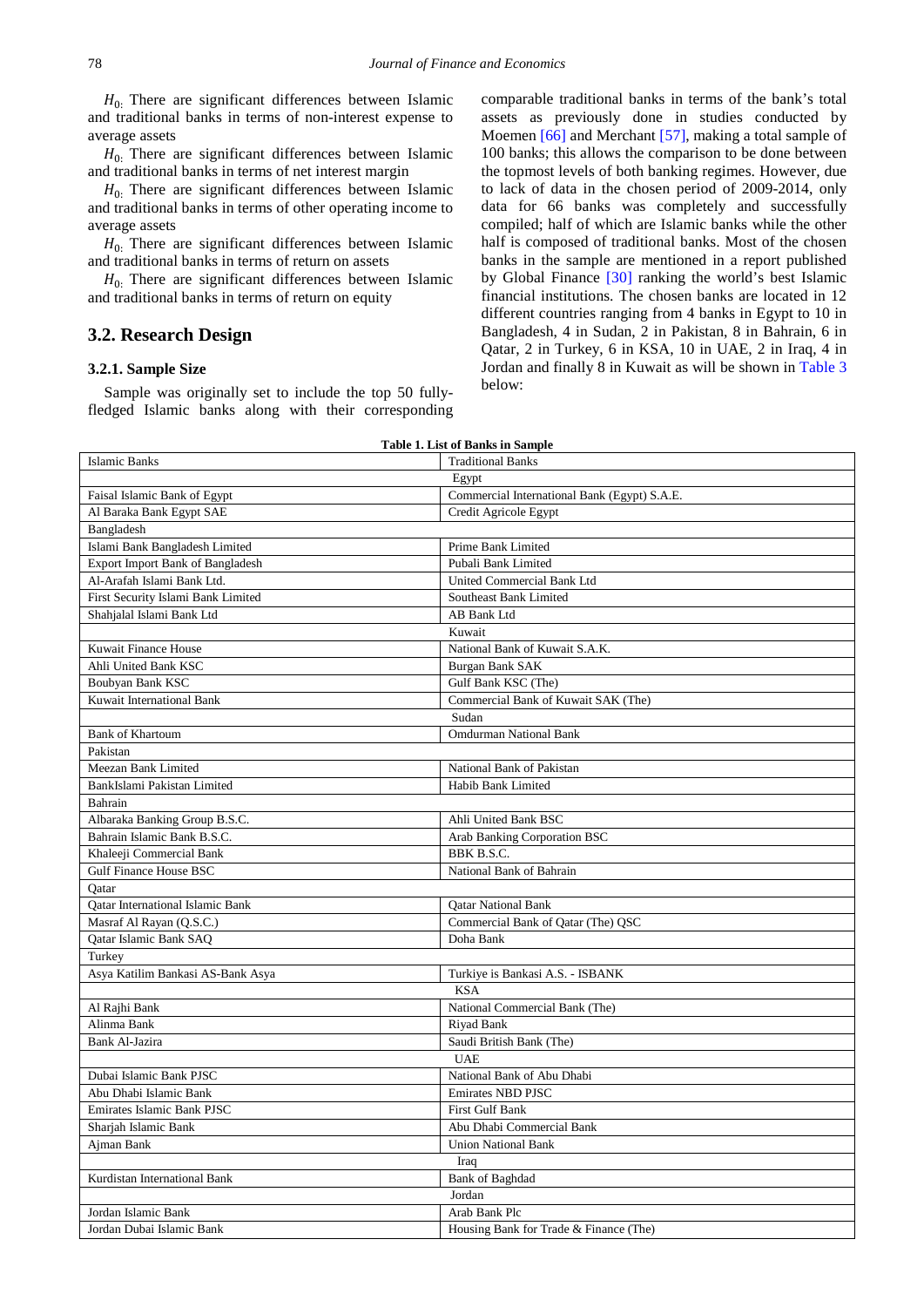#### **3.2.2. Analysis Methods**

The performance of both sets of banks individually and collectively will be assessed through the methodical analysis of their descriptive statistics that help in meaningfully summarizing the data at hand to represent any patterns or variations; this includes inspecting their minimum, maximum and means.

The one-way ANOVA t-test at 95% confidence level will be run to indicate the significance of differences between both banks types according to each variable.

Multiple linear regression will also be applied to assess the impact of internal factor which is the overall efficiency of banks (independent) on their corresponding profitability (dependent) to identify whether there exists a relationship between both.

Single linear regression will also be used to test the influence of inflation, an external/macroeconomic variable on the efficiency of the banks [\[50\].](#page-12-13)

#### **3.2.3. Model Stipulation**

The first proposed model will test the impact of cost and revenue efficiencies on profitability of the banks by using the succeeding regression model

$$
ROA = \alpha + \beta_1 (CTI) + \beta_2 (NIE) + \beta_3 (NIM) + \beta_4 (OOI) + \varepsilon (1)
$$

$$
ROE = \alpha + \beta_1 (CTI) + \beta_2 (NIE) + \beta_3 (NIM) + \beta_4 (OOI) + \varepsilon (2)
$$

The second model aims to discover the impact of inflation on each efficiency dimension of the chosen banks through

$$
CTI = \alpha + \beta_1 \left(NF\right) + \varepsilon \tag{3}
$$

$$
NIE = \alpha + \beta_1 (INF) + \varepsilon \tag{4}
$$

$$
NIM = \alpha + \beta_1 (INF) + \varepsilon \tag{5}
$$

$$
OOI = \alpha + \beta_1 (INF) + \varepsilon \tag{6}
$$

#### **3.2.4. Variables Identification:**

| Table 2. Variable Identification               |                                                                                                  |                        |  |  |
|------------------------------------------------|--------------------------------------------------------------------------------------------------|------------------------|--|--|
| <b>Efficiency Ratios</b>                       |                                                                                                  |                        |  |  |
| <b>Cost Efficiency Ratios</b>                  |                                                                                                  |                        |  |  |
| Cost-to-income (CTI)                           | Overheads/(Net Interest Revenue $+$ Other Income)] $*100$ where<br>Overheads are mostly salaries | The lower, the better  |  |  |
| Non-interest expense to average assets (NIE)   | [(Overheads + Loan Loss Provisions)/Average Total<br>Assets $*100$                               | The lower, the better  |  |  |
| <b>Revenue Efficiency Ratios</b>               |                                                                                                  |                        |  |  |
| Net interest margin (NIM)                      | [Net Interest Revenue/Average Total Earning Assets]*100                                          | The higher, the better |  |  |
| Other operating income to average assets (OOI) | [Other Operating Income/Average Total Assets]*100                                                | The higher, the better |  |  |
| <b>Profit Efficiency Ratios</b>                |                                                                                                  |                        |  |  |
| <b>Return on average assets (ROA)</b>          | [Net Income/ Average Total Assets]*100                                                           | The higher, the better |  |  |
| <b>Return on average equity (ROE)</b>          | [Net Income/ Average Equity]*100                                                                 | The higher, the better |  |  |
| $\mathbf{r}$ as $\mathbf{r}$                   | .                                                                                                |                        |  |  |

Banking efficiency is measured using three financial groups as conducted by Johnes et al. [\[44\]](#page-12-4) and Hanif et al. [\[32\].](#page-12-3) The financial ratios sets are as follows:

Cost efficiency is considered as a decision-making tool as it aids management in identifying the most economically resourceful way to reach the bank's objective whether it is profit maximization as the case with traditional banks or else wise as in Islamic banks. Shen, Liao  $\&$  Jones [\[81\]](#page-13-10) state that this analysis measure shows the closeness of the bank's cost to the highest performing bank at the same conditions and output level. Many reasons for concentrating on banks' cost efficiency are mentioned by Fries & Taci  $[27]$ . The first is that this measurement indicates progress, moreover, the higher the cost efficiency, the higher the gains. This is due to reduced costs of operations and thus, more savings that could be better utilized in investments, consequently leading to better overall development in the economy. Another reason implies an association between cost reduction and other bank performance dimension. In this aspect, the researcher used two ratios; cost to income which has been used by Johnes [\[44\],](#page-12-4) Hanif, et al [\[32\]](#page-12-3) and Tripe [\[94\]](#page-13-11) affirming that the lower the ratio, the better the bank's performance, another ratio used is non-interest expense to total average assets which is also stated to have an inverted relation with efficiency.

The second set is revenue efficiency comprised of net interest margin ratio measuring the spread between interest costs and revenues that was achieved by management upon pursuing the cheapest fund sources indicating the bank's judgment in loans investment [\[74\],](#page-12-5) it also consists of income to average assets testing the ability

of the bank to generate revenue aside from its main operations.

Lastly, Profit efficiency ratios entailing return on assets; a key profitability measure especially in banks, evaluates managerial efficiency in generating net earnings from the available assets by measuring the per dollar earning for assets [\[29\].](#page-11-15) Another profitability ratio that is of great concern specifically for shareholders and is usually evaluated by them in advance to making an investment decision, is the return on equity which is calculated with an aim of identifying the return that shareholders receive on their investment in the bank, thus, it gives an indication of the bank's given efficiency in converting each dollar invested in equity to profits  $([61] - [30])$  $([61] - [30])$  $([61] - [30])$ .

The last variable is inflation which is a macroeconomic variable. It is obtained for the chosen countries and period from the World Bank Data.

## **4. Data Analysis**

## **4.1. Descriptive Statistics**

| Table 3. Descriptive Statistics - All Banks |  |  |
|---------------------------------------------|--|--|
|---------------------------------------------|--|--|

<span id="page-5-0"></span>

| <b>All Banks</b> |             |             |                |             |
|------------------|-------------|-------------|----------------|-------------|
|                  | Mean        | S.D         | Min            | Max         |
| <b>CTI</b>       | 0.423562374 | 0.182968523 | $-0.05$        | 1.5656      |
| <b>NIE</b>       | 0.019239519 | 0.024631044 | 0.004769545    | 0.465927457 |
| <b>NIM</b>       | 0.034291548 | 0.034931761 | $-0.053660457$ | 0.493936153 |
| <b>OOI</b>       | 0.014753052 | 0.015869219 | $-0.012116698$ | 0.134387709 |
| <b>ROA</b>       | 0.01089517  | 0.035905596 | $-0.547566247$ | 0.041550793 |
| <b>ROE</b>       | 0.101059654 | 0.206026867 | $-2.650655022$ | 1.024318105 |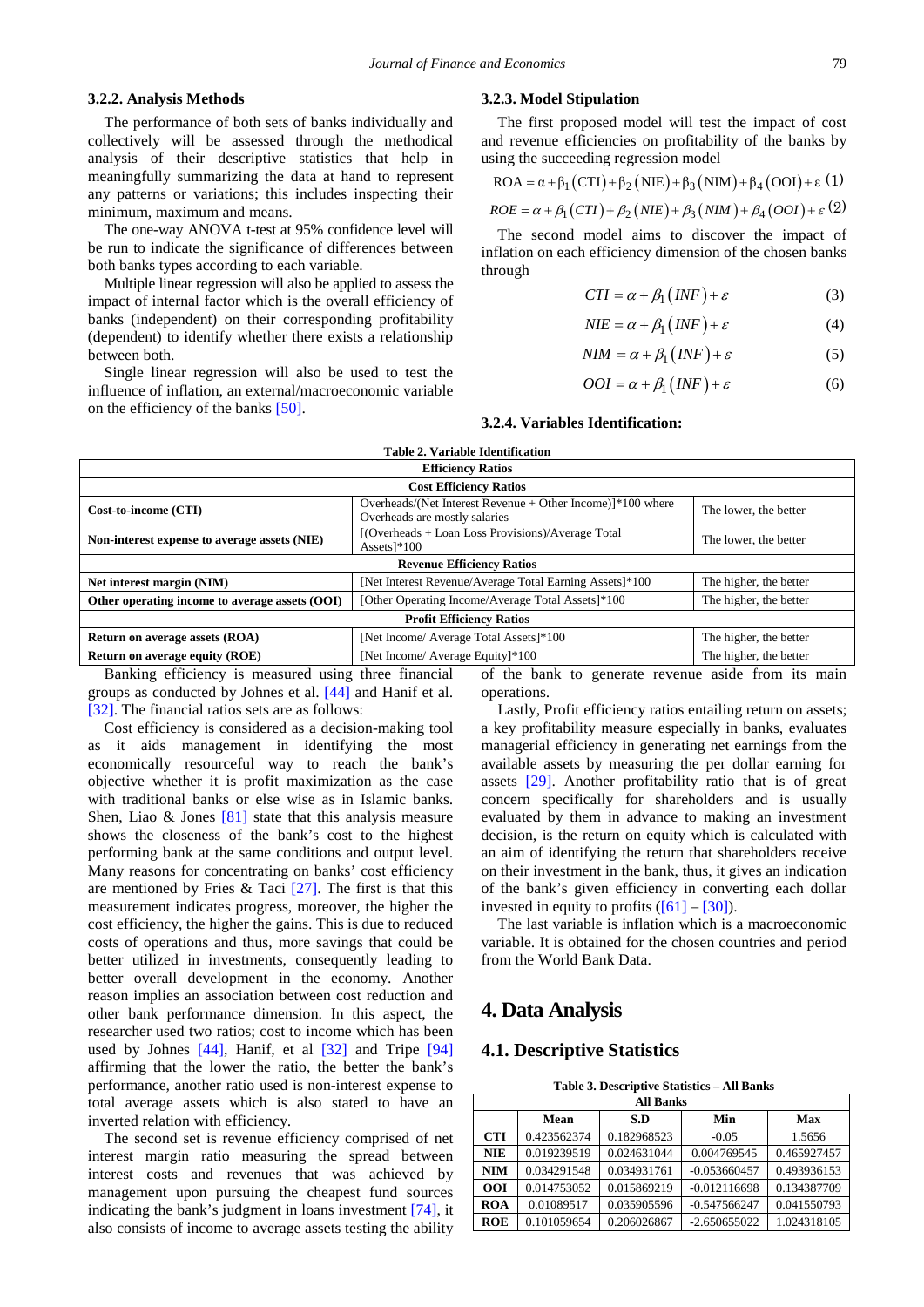**Table 4. Descriptive Statistics – Traditional Banks**

| <b>Traditional Banks</b> |             |             |                |             |
|--------------------------|-------------|-------------|----------------|-------------|
|                          | Mean        | S.D         | Min            | Max         |
| <b>CTI</b>               | 36.30%      | 0.105341185 | 0.072          | 0.6427      |
| <b>NIE</b>               | 0.015645671 | 0.006710979 | 0.004769545    | 0.006710979 |
| <b>NIM</b>               | 0.036372828 | 0.04533963  | $\theta$       | 0.493936153 |
| <b>OOI</b>               | 0.014784422 | 0.010963293 | 0.004996838    | 0.094152347 |
| <b>ROA</b>               | 1.56%       | 0.006546268 | $-0.005951387$ | 0.030290011 |
| <b>ROE</b>               | 14.07%      | 0.112653845 | $-0.067925836$ | 1.024318105 |

| Table 5. Descriptive Statistics - Islamic Banks |
|-------------------------------------------------|
|-------------------------------------------------|

|            | <b>Islamic Banks</b> |             |                |             |  |
|------------|----------------------|-------------|----------------|-------------|--|
|            | Mean                 | S.D         | Min            | Max         |  |
| <b>CTI</b> | 48.42%               | 0.220553236 | $-0.05$        | 1.5656      |  |
| <b>NIE</b> | 0.022833367          | 0.033844592 | 0.005276618    | 0.465927457 |  |
| <b>NIM</b> | 0.032204013          | 0.021444491 | $-0.053660457$ | 0.248512888 |  |
| <b>OOI</b> | 0.014721681          | 0.015869219 | $-0.012116698$ | 0.134387709 |  |
| <b>ROA</b> | 0.62%                | 0.049977368 | $-0.547566247$ | 0.041550793 |  |
| <b>ROE</b> | 6.15%                | 0.263180495 | $-2.650655022$ | 0.31312175  |  |



**Figure 1.** Descriptive Statistics for IBs and TBs

Cost efficiency ratios are divided into two measures. Firstly, the cost to income ratio which indicates that traditional banks were more cost efficient.

Despite the fact that the non-interest expense compared to the average of total assets is lower in traditional banks proving more efficiency in cost management, however, the variance between traditional banks and Islamic banks in this measure is not significant, however, it is comprehensible as Islamic banks incur more costs as those for maintaining a Shariah board as well as higher administrative and legal fees due to the complex nature of the products offered by Islamic banks [\[44\].](#page-12-4) However, the findings contradict those of Ahmad & Hassan [\[5\].](#page-11-16)

Revenue efficiency is assessed by net interest margin; indicating effectiveness in choices of fund-raising as well as loans selectivity is more in traditional banks (3.64%) although it was a close tie as Islamic banks were at 3.22;. This is clarified by Ahmad [\[6\]](#page-11-17) stating that this is due to the more costly processes incurred in Islamic banks due to PLS and probability of lower revenues as their main aim is not maximization of profits.

The results of the other-operating income to average assets is quite similar in both bank types as traditional banks had a mean of 1.48% against 1.472% in Islamic banks, this entails the superior operational performance of traditional banks credited to more experience and knowhows  $[6]$ .

When it comes to the profitability ratios set, the mean of the return on assets in Islamic banks was only 0.62% while in traditional banks; it was more than double Islamic banks return on assets' at 1.56%, indicating that traditional banks maintain superiority in managerial efficiency and their ability to generate cash from their possessed assets which eventually causes more profitability. According to Onakoya & Onakoya [\[68\],](#page-12-23) the previous can be attributed to the inferior quality of loans in Islamic banks specifically or the banks' assets in general as they incur more in loan loss provisions than traditional banks and this is understandable due to the PLS paradigm of Islamic banks . This result is affirmed by Islam, Alam & Hossien [\[41\]](#page-12-24) during their study as well as Hanif [\[32\]](#page-12-3) while contradicting with the result provided by Johnes et al [\[44\].](#page-12-4)

Traditional banks also excel in return on equity where it was successful in obtaining 14.07%, opposed to only 6.15% in Islamic banks, representing a massive variance between the two sectors. This difference can be attributed to the extreme outliers present in the sample of Islamic banks where banks such as; Bankislami Pakistan, Gulf Finance House, Bahrain Islamic bank and Boubyan bank suffered from high losses in some years. This also assures the higher profitability in traditional banks as they were competent enough to transform equity investments into profits and thus, appealing more to investors. Scholars as Moin [\[59\]](#page-12-25) and Paul et al [\[69\]](#page-12-26) generated similar results regarding this measure.

As seen previously upon viewing the descriptive statistics, there occurred some variations between the efficiency of bank types; however, traditional banks proved superiority in all efficiency measures, whether in cost, revenue or profit competence. Many scholars attempted to explain the variances that happen between the measures of Islamic and traditional banking and tried to explain why traditional banking system appears more capable of efficiently managing their resources. Some might suggest that the superiority of traditional banks is because of the longer experience in the banking sector as the Islamic banking regime is still considerably new to the finance worl[d \[90\].](#page-13-7) 

Another proposed reason is the lack of qualified human resources that lead to less expertise in the working environment and less best practices in Islamic banks as mentioned by Yoluker [\[102\].](#page-13-5) Additionally, in regards of cost efficiency, the heated competition between traditional banks acts as a strong incentive for increasing the operational efficiency of the financial entities, whereas, Islamic banks, competition is apparently not as strong [\[43\].](#page-12-27) The unaccommodating environment for Islamic banks and absence of strict regulatory bodies and guidelines provide liberty for Islamic banks to act as they wish without any constraints, consequently, causing less supervision on how the internal operations of the banks are running and this is specially the case in some countries in the chosen sample as; Syria, Iraq, Egypt, Jordan and Pakistan. In the aspect of profitability efficiency measures, Islamic banks are inferior because of the numerous limitations that they face in their operations as traditional banks have the ability and access to much more lucrative investments than those operating under the conditions of Islamic banks [\[22\],](#page-11-18) this is a consequence of rejecting profitable investments as those involved in alcohol or gambling, as well as having portfolios that are much less diversified as cited in Islam, Alam & Hossain [\[44\].](#page-12-4)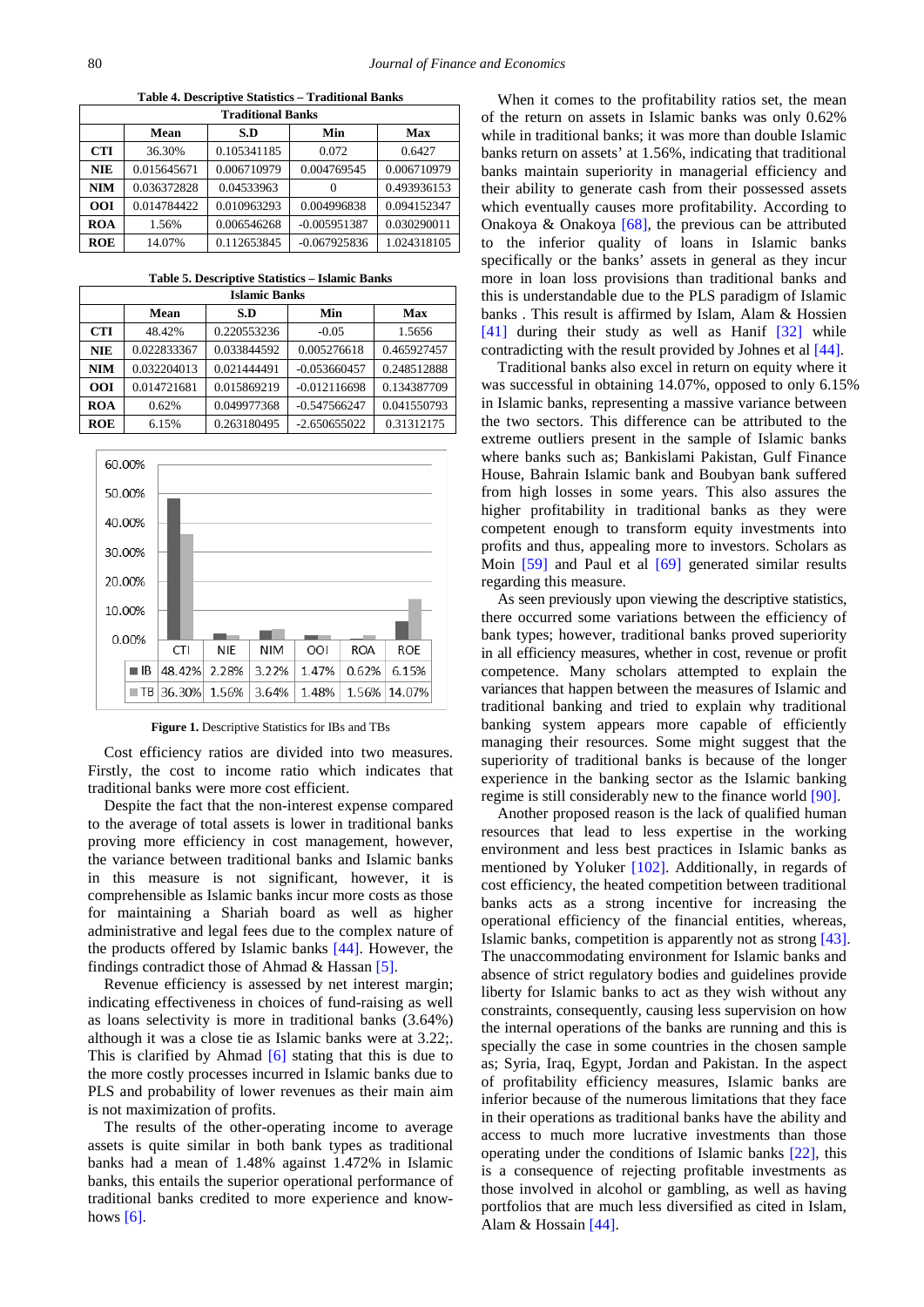| Table 6. Comparison Between IBs and TBs |                      |                           |                                        |  |
|-----------------------------------------|----------------------|---------------------------|----------------------------------------|--|
| <b>Efficiency Ratio</b>                 | <b>Islamic Banks</b> | <b>Traditional Banks</b>  | <b>Comment</b>                         |  |
|                                         |                      | <b>Cost Efficiency</b>    |                                        |  |
| <b>CTI</b>                              | 48.42%               | 36.30%                    | TBs are more efficient                 |  |
| <b>NIE</b>                              | 2.28%                | 1.56%                     | TBs are more efficient                 |  |
|                                         |                      | <b>Revenue Efficiency</b> |                                        |  |
| <b>NIM</b>                              | 3.22%                | 3.64%                     | TBs are more efficient – close results |  |
| <b>OOI</b>                              | 1.472%               | 1.48%                     | TBs are more efficient – close results |  |
|                                         |                      | <b>Profit Efficiency</b>  |                                        |  |
| <b>ROA</b>                              | 0.62%                | 1.56%                     | TBs are more efficient                 |  |
| <b>ROE</b>                              | 6.15%                | 14.07%                    | TBs are more efficient.                |  |

## **4.2. One-way Anova Test**

One-way Anova test is conducted on the cost, revenue and profit efficiency ratios so as to test the pre-set hypothesis to determine whether the differences that appeared between Islamic banks and traditional banks in these measures were that of significance or not.

#### **Hypothesis**

 $H<sub>0</sub>$ . There are no significant differences between Islamic banks and traditional banks

 $H_1$ : There are significant differences between Islamic banks and traditional banks

Since the p-value on conducting the one-way Anova test on cost to income resulted in  $0.000<0.05$ , thus, the null hypotheses  $H_0$  stating that there are no significant differences between the cost to income in Islamic banks and traditional banks is rejected. These results confirm those of Viverita [\[97\].](#page-13-2)

Non-interest expense to average assets' p-value was less than 0.05 at 0.004, leading to the rejection of the null hypothesis and discarding the possibility that non-interest expense to average assets is the same for both banking regimes, agreeing with the decision of Viverit[a \[97\].](#page-13-2)

When it comes to revenue efficiency, p-value of net interest margin of 0.243>0.05 causing the researcher not to reject  $H_0$  and signaling that there are no major differences between the net interest margins of the banks in the sample and this also goes for other operating income to average assets which resulted in a p-value of 0.964>0.05. This finding also agrees with those of Viverita [\[97\].](#page-13-2)

Concerning the profit efficiency, return on assets (pvalue  $0.009<0.05$  and return on equity (p-value  $0.000$ ) appear to have significant differences between those values of Islamic banks and those of traditional banks and these results are consistent with the ones generated by Siraj & Pillai [\[83\]](#page-13-12) on Islamic and Traditional banks in the Gulf Cooperation Countries Region.

| <b>Table 7. Anova Test Output</b> |  |
|-----------------------------------|--|
|-----------------------------------|--|

|            |                       |                | Tabit 7. Aliova Test Output<br>ONE WAY ANOVA TEST |                     |             |       |
|------------|-----------------------|----------------|---------------------------------------------------|---------------------|-------------|-------|
|            |                       | Sum of Squares | DF                                                | <b>Mean Squares</b> | $\mathbf F$ | Sig   |
|            | <b>Between Groups</b> | 1.455          | 1                                                 | 1.455               |             |       |
| <b>CTI</b> | Within Groups         | 11.769         | 394                                               | 0.030               | 48.702      | 0.000 |
|            | Total                 | 13.224         | 395                                               |                     |             |       |
|            | <b>Between Groups</b> | 0.005          |                                                   | 0.005               |             |       |
| $NIE$      | Within Groups         | 0.235          | 394                                               | 0.001               | 8.592       | 0.004 |
|            | Total                 | 0.240          | 395                                               |                     |             |       |
|            | <b>Between Groups</b> | 0.002          |                                                   | 0.002               |             |       |
| <b>NIM</b> | Within Groups         | 0.496          | 394                                               | 0.001               | 1.368       | 0.243 |
|            | Total                 | 0.497          | 395                                               |                     |             |       |
|            | <b>Between Groups</b> | 0.000          |                                                   | 0.000               |             |       |
| <b>OOI</b> | Within Groups         | 0.073          | 394                                               | 0.000               | 0.002       | 0.964 |
|            | Total                 | 0.073          | 395                                               |                     |             |       |
|            | <b>Between Groups</b> | 0.009          |                                                   | 0.009               |             |       |
| <b>ROA</b> | Within Groups         | 0.5            | 394                                               | 0.001               | 6.912       | 0.009 |
|            | Total                 | 0.509          | 395                                               |                     |             |       |
|            | <b>Between Groups</b> | 0.613          |                                                   | 0.613               |             |       |
| <b>ROE</b> | Within Groups         | 16.229         | 394                                               | 0.041               | 14.870      | 0.000 |
|            | Total                 | 16.841         | 395                                               |                     |             |       |

## **4.3. Regression Analysis**

#### **4.3.1 Impact of Efficiency on Profitability**

When assessing the impact of a bank's efficiency on its profitability, four regression models were run at 95% confidence level so as to determine the effect of cost to income, non-interest expense to average assets, net interest margin and other operating income to average assets (independent variables) on both return on assets and return on equity (dependent) individually for the two bank types at hand.

Firstly, after regression models were run for return on assets, an evaluation of the resulting output was completed. Initially, the multi-collinearity between the independent variables was reviewed; it appeared that in the case of Islamic banks, none of the variables had a correlation of more than 0.35 which signals the start of a moderate to high correlation, this indicates that the relationship found between independent variables will not distort the findings. On another point, the relationships of the independent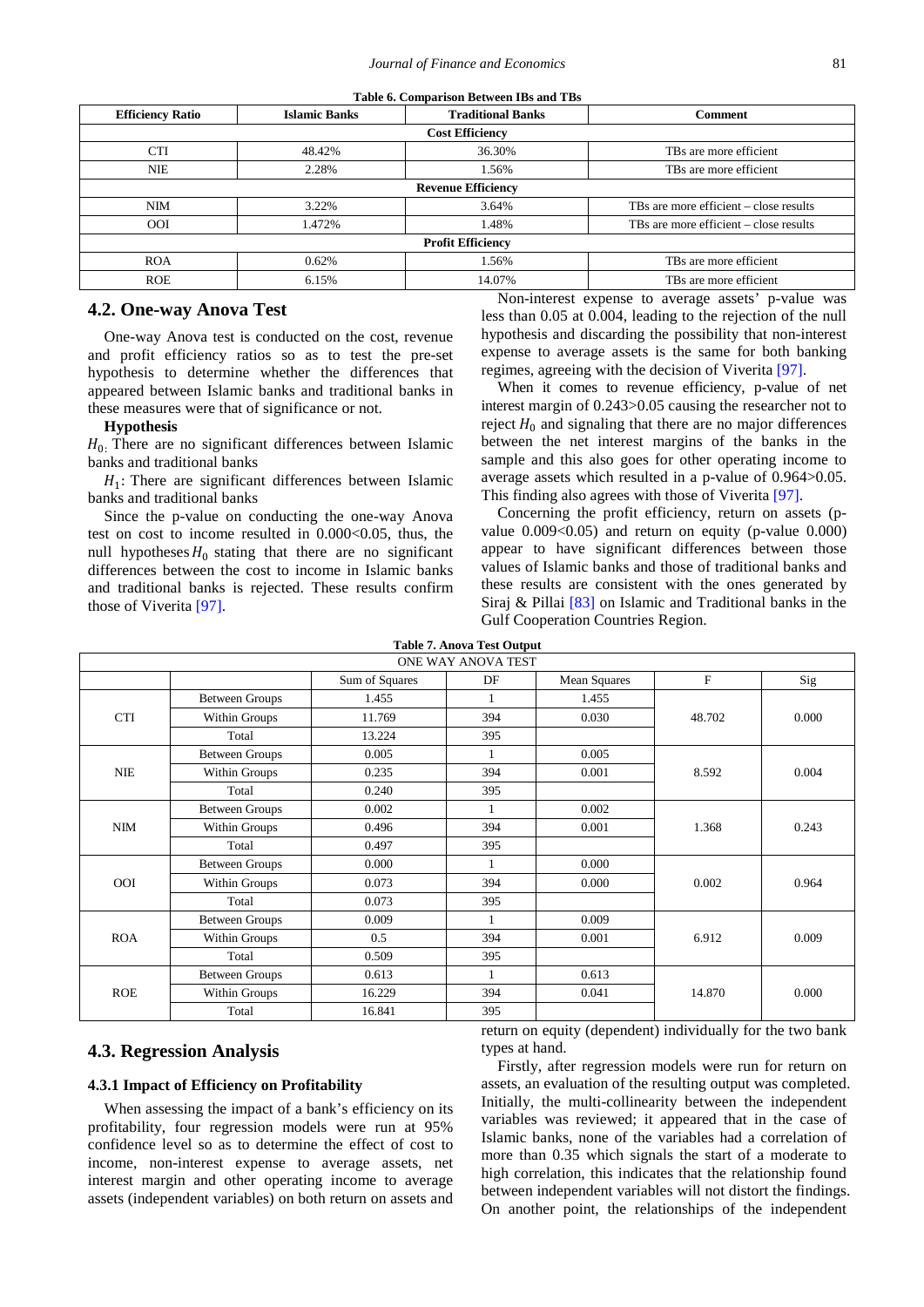variables on return on assets of Islamic banks were assessed giving the following results;

Cost to income in Islamic banks had a negative, very weak relationship with return on assets; however, this was significant at 90% confidence rather than 95%, whereas, in traditional banks, cost to income shared the same negative correlation, though, the relationship was not as weak. These results appear rational as whenever the costs compared to income increases, this would consequently decrease the bank's assumed profitability, proving to be consistent with the findings of Sufian & Chong [\[86\]](#page-13-13) and Hess & Franics [\[36\]](#page-12-28) who assure that poor management of costs is a main cause of reduced profitability.

Return on assets of Islamic banks had a negative strong relationship with non-interest expense to average assets opposed to the weak positive correlation found in traditional banks. The negative relationship is logical in the case of Islamic banks as high costs in terms of noninterest expense should as consequence lead to a decrease in the return of the bank as indicated by Ahmed & Hassan [\[5\]](#page-11-16) an agreeing with findings of Imane [\[38\].](#page-12-29) 

Both Islamic banks and traditional banks shared the same positive relation with net interest margin indicating the direct effect of net interest margin on both types of banks' profitability coinciding with the revelations of Lartey et al. [\[53\]](#page-12-30) signaling the ability of the banks to increase profit using their assets using their interest income (net) along with the available interest earning assets.

When it comes to other operating income to average assets, Islamic banks and traditional banks also shared a positive relationship wither corresponding return on assets, however traditional banks showed a slightly higher relationship guaranteeing the increase of return on assets whenever the other operating income relative to total assets escalat[e \[104\].](#page-13-14)

Both regression models appear to be highly significant with highly significant independent variables except for net interest margin and other operating income to average assets in traditional banks which does not appear significant at either 5% or 10%, moreover, Islamic banks model have an R-square of almost 75% and 19.62% in the traditional counterpart. The regression produced the following models:

$$
ROA_{IB} = 0.017CTI - 1.22NIE + 0.530NIM + 0.884OOI
$$
 (7)

$$
ROA_{CB} = 0.0211 - 0.0274CTI
$$
  
+ 0.216NIE + 0.006NIM + 0.05OOI (8)

Transitioning on to the impact of efficiency on profitability measures in terms of return on equity, corresponding to the insights of Ongore et al [\[67\]](#page-12-31) and Tripe [\[94\]](#page-13-11) regarding return on equity and cost to income ratio, there appears to be a negative relationship between them and this relation is insignificant, the researchers goes on stating that any general conclusions entailing the impact of cost to income on return on equity would appear to be unwise. On the other hand, Imane [\[38\]](#page-12-29) argues the opposite, stating that there lies a significant relationship between the variables in Islamic banks.

Non-interest expense to average assets had negative relationships with Islamic banks regime however, the relationship proved to be stronger and significant in the case of Islamic banks only, while insignificant in their opposing traditional banks. The previous is a result of the higher level of provisions in Islamic banks as they operate by the PLS paradigm and the much higher legal costs and costs of having a Shariah board to supervise operations of the bank [\[44\].](#page-12-4)

Highly significant positive net interest margin relationships with return on equity appear on Islamic banks only confirming the successfulness of the banks in accumulating more returns for their shareholders using their generated net interest income from operations [\[84\].](#page-13-15)

Other operating income to average assets demonstrated very high significance level with positive sign in Islamic banks while it appeared insignificant in increasing traditional banks' return on equity as traditional banks mainly depend on interest-based transactions

Models prepared for the previous regressions appear to be highly significant and have an R-square of 66.9% in case of Islamic banks and 3.22% in traditional banks, however, it should be noted that in traditional banks, there were high correlations between net interest margin and non-interest expense to average assets, other operating income to average assets and non-interest expense to average assets as well as other operating income to average assets and net interest margin and this could have distorted the results somehow. The models produced are as follow:

$$
ROE_{IB} = 0.0602 - 0.0005CTI
$$
\n
$$
-6.137NIE + 2.701NIM + 3.69OOI
$$
\n(9)

$$
ROE_{CB} = 0.068 + 0.157CTI
$$
 (10)

**Table 8. Regression Analysis Output - ROA & ROE**

|                          | ROA       | <b>ROE</b>                                                                      |
|--------------------------|-----------|---------------------------------------------------------------------------------|
| Constant                 | $-0.004$  | 0.06                                                                            |
|                          | 0.46      | 0.08                                                                            |
|                          | 0.0211    | 0.068                                                                           |
|                          | $0.000*$  | $0.026*$                                                                        |
| <b>CTI</b>               | 0.017     | $\Omega$                                                                        |
|                          | 0.039     | 0.99                                                                            |
|                          | $-0.0274$ | 0.157                                                                           |
|                          | $0.000*$  | 0.064                                                                           |
| <b>NIE</b>               | $-1.22$   | $-6.13$                                                                         |
|                          | $0.000*$  | $0.000*$                                                                        |
|                          | 0.2164    | 1.014                                                                           |
|                          | $0.008*$  | 0.509                                                                           |
| NIM                      | 0.53      | 2.7                                                                             |
|                          | $0.000*$  | $0.000*$                                                                        |
|                          | 0.0068    | 0.068                                                                           |
|                          | 0.511     | 0.729                                                                           |
| <b>OOI</b>               | 0.88      | 3.69                                                                            |
|                          | $0.000*$  | $0.000*$                                                                        |
|                          | 0.05      | $-0.237$                                                                        |
|                          | 0.21      | 0.764                                                                           |
| R-Square                 | 0.75      | 0.669                                                                           |
|                          | 0.19      | 0.03                                                                            |
| <b>Adjusted R-Square</b> | 0.745     | 0.662                                                                           |
|                          | 0.179     | 0.012                                                                           |
| <b>SSE</b>               | 0.1228    | 4.5                                                                             |
|                          | 0.0067    | 0.08                                                                            |
| P-Value                  | $0.000*$  | $0.000*$                                                                        |
|                          | $0.000*$  | 0.17                                                                            |
|                          |           | NOTE: The results highlighted are those of Ibs while those In <i>italic</i> are |
| the p-values             |           |                                                                                 |
| * significant at 5%      |           |                                                                                 |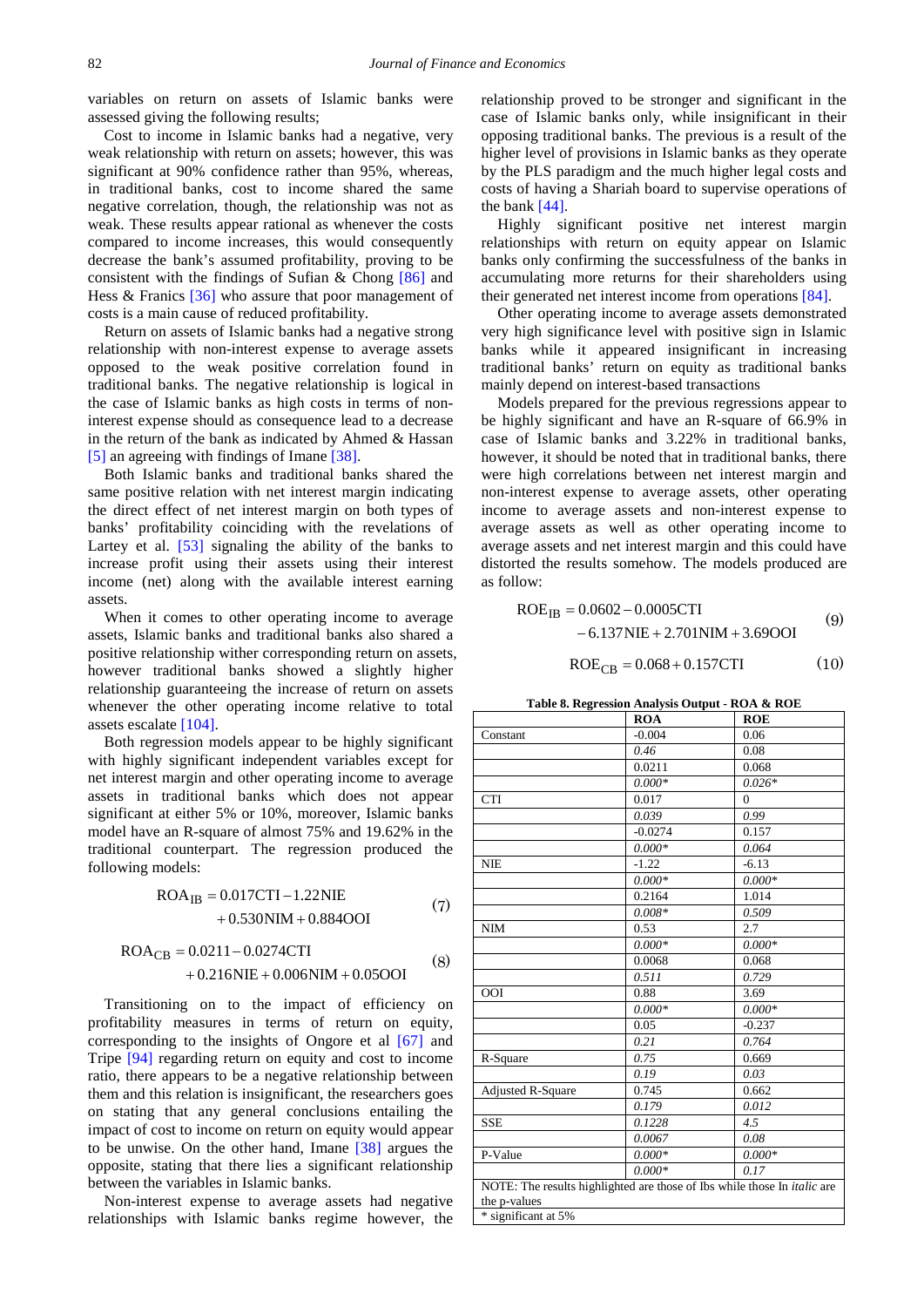#### **4.3.2. Impact of inflation on efficiency measure**

In order to investigate the effect of the macroeconomic variables which is inflation on the calculated bank efficiency as done by Simar & Wilson (2007) , Pasirouras (2009) and Papanikoloua (2009)  $[55]$  along with many other, regression models were set up and the resulting impacts are discussed below.

Profitability efficiency that consists of return on assets and return on equity measures showed a positive yet completely insignificant relationship with the inflation in both Islamic banks and traditional banks that compromise the sample within the period of 2009-2014, the generated result from the regression model opposed our pre-set expectations as it was assumed that inflation would appear to have great influence on profitability measures, however, These results are also supported by Sufian et al [\[88\]](#page-13-16) while contradicts those by Agade [\[4\]](#page-11-19) and Delis [\[58\].](#page-12-1) When moving on to assessing the impact on return on equity, it appears that Islamic banks are minimally affected by inflation as explained earlier and Bashir [\[20\]](#page-11-20) confirms that inflation has no significant relationship with return on equity, thus, is considered irrelevant when assessing the profitability of Islamic banks, whereas, traditional banks also showed an insignificant relationship. On another point, cost to income as a measure of cost efficiency is not substantially influenced by changes in macroeconomic variables as inflation levels in both Islamic banks and traditional banks as the significance levels were much higher than 0.05 leading to discarding its importance as an indicator. This is could be a signal of the lending risks involved in banks as stated by Hassan & Lewis [\[38\]](#page-12-29) since banks might be more involved in lending to sovereign governments which is less in risk than lending to either individuals or establishments.

Inflation has an insignificant relationship with noninterest expense to average assets in Islamic banks, conversely, it appears to be very influential on the noninterest expense to average assets ratio in traditional banks, Raphael [\[69\]](#page-12-26) explains this phenomena by stating that the reason might be attributed to the slower growth of noninterest expenses in commercial banks compared to inflation rate, as the opposite case will eventually have its toll on the efficiency of the bank.

In Islamic banks, inflation had no considerable effect on the net interest margin of the banks opposed to results of Vong & Hoi [108], however, it should be taken into consideration that Islamic banks are not involved in transactions involving interest rates might play a role in the insignificance of inflation [\[100\],](#page-13-17) while it proved to be highly influential at 5% significance level in traditional banks, proving to be consistent with the empirical findings of Khan et al [\[51\]](#page-12-33) and those of Ongore & Kusa [\[67\]](#page-12-31) on commercial banks of Kenya and this suggests that the positive relationship is an indicator of the banks' ability to adjust their interest rates causing an increase in their corresponding profits [\(\[70\]](#page-12-34)[-\[100\]\)](#page-13-17).

Results in Islamic banks prove to be insignificant and results of traditional banks indicate high positive significance of other operating income to average assets ratio with the inflation rate that correspond the countries compromising the sample during the period set for the research, indicating the banks' ability in making amendments that insure stabilization of this income source against the movements of inflation, thus, generating higher income whenever inflation rises [\[6\].](#page-11-17)

| Table 9. Regression - Inflation |  |
|---------------------------------|--|
|---------------------------------|--|

| $1400C$ , $Nc51$ cssion - innation<br>Inflation |           |             |
|-------------------------------------------------|-----------|-------------|
|                                                 | Islamic   | Traditional |
| <b>CTI</b>                                      | $-0.096$  | $-0.061$    |
|                                                 | 0.7194    | 0.108       |
| <b>NIE</b>                                      | $-0.0455$ | 0.0158      |
|                                                 | 0.051     | $0.000*$    |
| <b>NIM</b>                                      | 0.019     | 0.085       |
|                                                 | 0.206     | $0.006*$    |
| <b>OOI</b>                                      | 0.311     | 0.233       |
|                                                 | $0.000*$  | $0.002*$    |
| <b>ROA</b>                                      | 0.021     | 0.043       |
|                                                 | 0.16      | 0.69        |
| <b>ROE</b>                                      | 0.136     | 0.103       |
|                                                 | 0.043     | 0.9         |
| Values in italic are p-values                   |           |             |
| * Significant at 5%                             |           |             |

# **5. Conclusion**

## **5.1. Key Aims and Findings**

In conclusion of this empirical research that was conducted on a sample of 66 banks compromising an equal number of Islamic and traditional banks in various regions throughout the period of 2009-2014, in order to identify which banking regime excels more in efficiency measures in terms of cost, revenue and profit and the significance of the results, additionally, the impact of these efficiency on bank profitability in terms return on assets and return on equity. Finally, the research tested the influence of inflation as proxy for external macroeconomic on each efficiency measure.

The empirical findings of the first aim indicates that traditional banks excel in cost efficiency measure in both variables; cost to income and non-interest expense to average assets, however, in reference to non-interest expense to average assets, both Islamic banks and traditional banks had close results. Also, traditional banks proved to be more efficient in revenue efficiency which includes net interest margin and other operating income to average assets, however, both results demonstrated closeties between the two banking systems. Finally in regards to profit efficiency, traditional banks were superior in return on assets and achieved results that almost doubled those of the corresponding Islamic banks and they also outperformed Islamic banks in return on equity measure as traditional banks have profit-maximization as their main goal, however, this is not always the case with fullyfledged Islamic banks.

While the outcomes of the research second aim revealed that when testing the effect of cost and revenue efficiency on return on assets, both Islamic banks and traditional banks were significantly impacted by noninterest expense to average assets which gave contradicting results due to the appearance of the positive relationship and other operating income to average assets. While differences between types of banks lied in net interest margin and cost to income as only Islamic banks were impacted by net interest margin and cost to income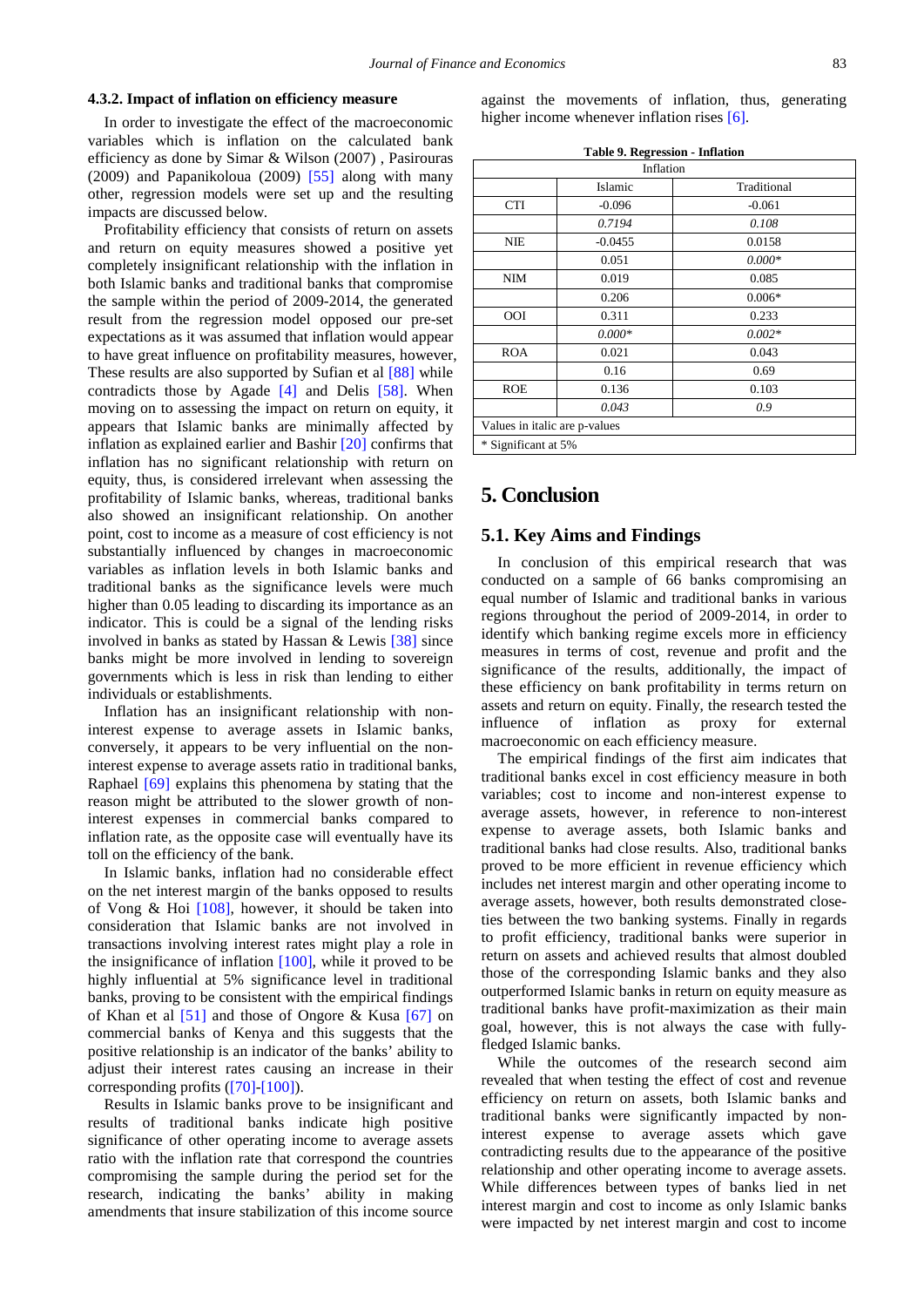had a significant consequence in the cases of traditional banks solely. On the other hand, when the same test was conducted on return on equity, non-interest expense to average assets, net interest margin and other operating income to average assets were significant in Islamic banks while net interest margin was the only variable that is considered influential in traditional banks' return on equity. The previous points imply that the efficiency of Islamic banks has more impact on their profitability in contrast to traditional banks.

In testing the inflation's influence on banking efficiency, the third aim of the study, it was immaterial on cost to income on both types, while inflation proved to be insignificant on non-interest expense to average assets in Islamic banks and the opposite in traditional banks. On moving to revenue efficiency, inflation had its toll on other operating income to average assets in the two cases at hand while its impact on net interest margin was only significant with traditional banks. On reviewing the results on profit efficiency, it was inconsequential for both regimes on return on assets and return on equity.

On compiling the overall results of the different tests conducted, we claim that the traditional banking system outshines the newly spread Islamic banking system in various measures, thus, more efforts and continuous enhancements should be done by Islamic banks so as to catch up with the traditional banks.

#### **5.2. Implications of theory**

When evaluating whether the findings are coherent with the theory behind them, it appears that with regards to comparing the overall efficiency of Islamic and traditional banking, the dominance of traditional banks is understandable and somehow expected since they have more experience and more presence in the financial sector and the economy, moreover, this could be attributed to the better and supplementary access to investment opportunities for traditional banks and intense competition leading them to be forced to improve their efficiency as not to drop out of the market in which they operate.

Additionally regarding the higher profitability efficiency, it harmonies to the well-known goal that is set by traditional banks' managers and shareholders of generating highest possible profit and maximizing value, rather than spreading more justice and equality as the case with Islamic banks. In other words the more restrictions in Islamic banks the less efficient they are.

Measuring whether an increase in efficiency will lead to changes in profitability generated results that were somehow doubtful as cost to income did not have an everlasting influence on return on assets in Islamic banks were it was assumed that whenever costs-to-income would decrease, this would lead to a higher return on assets, this also goes to the case of return on equity. Another noticeable result is the positive significant relationship between return on assets of traditional banks and noninterest expense to average assets as orthodoxly, the higher the expenses as in the case of non-interest one, the lower the profitability, thus, a negative relationship was anticipated rather than a positive one. The results related to return on equity in Islamic banks were consistent to theory while the fact that only net interest margin significantly had an impact on return on equity of traditional banks was doubtful.

The fact that inflation as a macroeconomic variable appeared to have an immaterial consequence on profitability was opposed to theory underlying return on assets and return on equity and the underlying expectations of the outcomes, this is also the case in regards to cost to income where it was expected that whenever inflation increases, costs in respect to income will accordingly increase, alternatively, result of noninterest expense to average assets were convincible as well as those of net interest margin and other operating income to average assets.

# **5.3. Impact of Scale Differences between Traditional and Islamic Banks**

It should also be taken into account that the chosen sample includes the top 50 banks from both Islamic and traditional banking sectors. This implies that there might be differences in scale with regards to total assets between the banking regimes; where some of the traditional banks might be more superior in term of total assets to some of the Islamic banks in the selected sample. Theoretically the large scale of total assets should have a positive impact on bank efficiency. A size bias may occur as larger banks tend to have higher profits [\[24\].](#page-11-21) That is, large banks may (arguably mistakenly) be labeled as having higher standard profit efficiency than smaller banks, by virtue of the fact that small banks simply cannot reach the same output levels which is the case when comparing traditional banks to Islamic ones. However, whereas all banks appear to perform rather similarly in terms of cost efficiency, in terms of profit efficiency large general banks and specialized bank clearly outperform small, general banks as they can benefit from large size and perhaps market powe[r \[62\].](#page-12-35)

## **5.4. Research Limitations**

The undertaken research faced multiple limitations, the first and most importantly is the lack of complete financial data for the banks that were first chosen for the sample; as most of the banks in the sample have not yet published their annual reports of 2015 thus, causing the researcher not to include the most recent year in the study and only working on a 6-year panel data from 2009 to 2014. Additionally, some of the less recent years were incomplete, leading to shrinking the sample from 100 banks to 66 banks only which as a consequence resulted in leaving out some countries as Iran from the final set of chosen banks. Another limitation that most probably had a distortional impact in the results is the different banks sizes as well as the political conditions prevailing in some countries as the case in Syria, Egypt and Sudan causing performance of these banks to be inferior to those in more stable regions. Also conflict in results appeared when assessing the impact of non-interest expense to average assets in traditional banks on return on assets where a positive relation appeared and this is not logical as higher expenses usually report lower profitability.

## **5.5. Direction for Future Research**

Islamic finance is increasing more and more each day and is being widely spread across the world not only in regions were Islamic religion prevails, moreover, the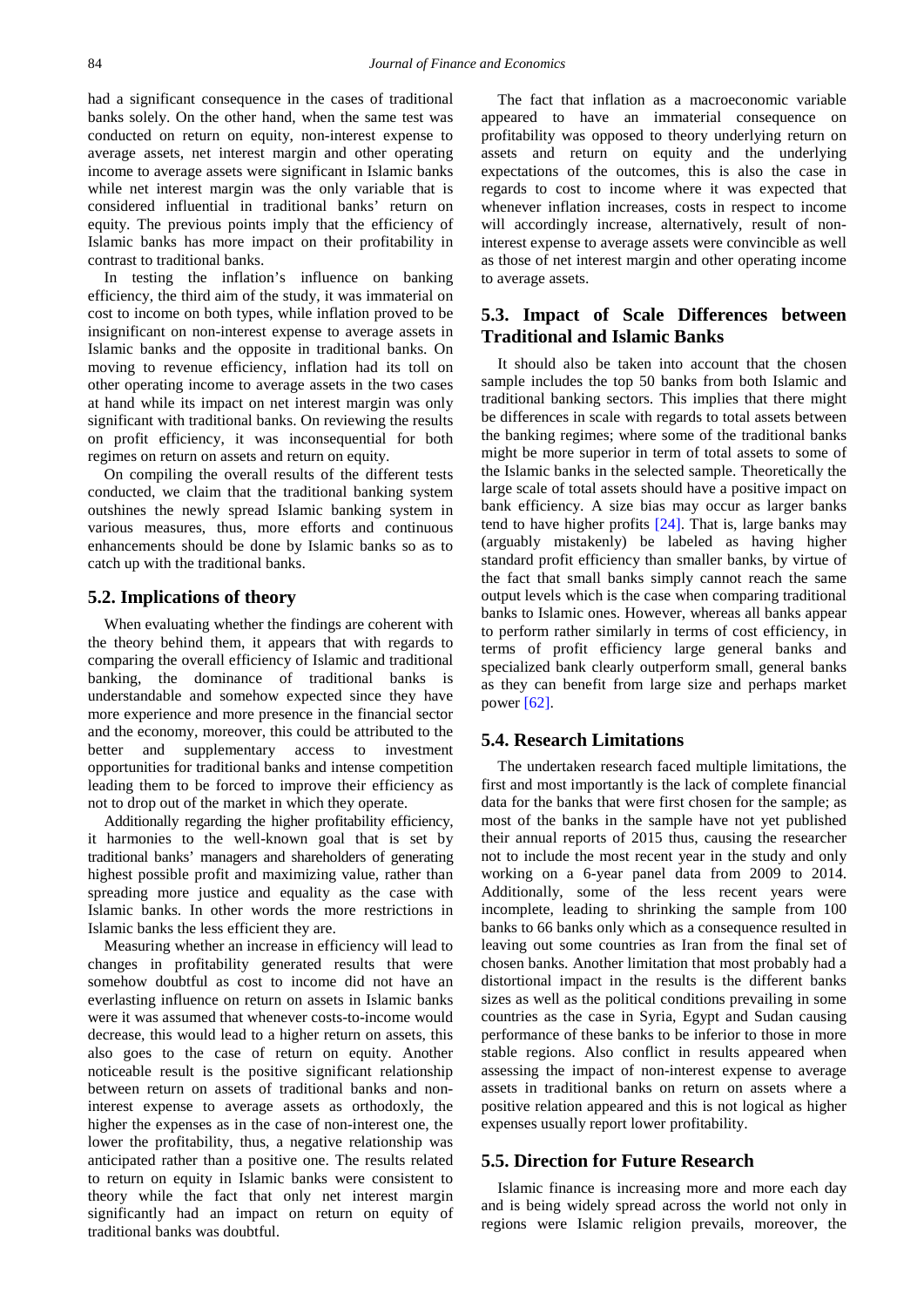majority of the clients are not necessarily following the same religion. Islamic finance proved its importance and resilience to shocks even thou

Although it might be somehow not as superior as the traditional banking sector, but it should be taken into consideration that this regime of banking is still considerably new and is facing multiple challenges and obstacles as previously mentioned, that are not easily resolved and have a huge toll on its perspective performance. And due to the considerable emphasis that scholars put on the potentials of Islamic finance and the vibrant change it would cause in the financial sector, more research should be conducted to discover ways in which Islamic finance could overcome the obstacles that is hindering its performance compared to the traditional banks present in the economy. More investigation should address the relationship between non-interest expense to average assets and return on assets in traditional banks so as to justify the positive relationship between the two variables. Furthermore, these researches should be more comprehensive as in including more banks in the sample that compromise all the countries in which Islamic finance operate in as well as take into consideration a bigger time scale so as to observe the impact of country-specific variables, time and not counting the macroeconomic variables that impact the banks performance in terms of efficiency. Another aspect that requires attention is the bank-specific factors which might entail the regulations that are specifically tailored for Islamic banking and the novelty of products being offered the quality of the Shariah boards and efficient operational management. Finally, more rigorous mathematical tools should be used in comparison to reflect the different in scale between Islamic banks and its counterparts. For the mentioned reasons, continual research in the topic of Islamic finance is a must so as to provide further amendments to the sector in order to be more competitive with traditional banks and to yield the most benefits to the development of the economies.

## **Databases**

Bankscope (2015). Bureau Van Dijk.*'Financial Statements'*. Retrieved from https://bankscope.b.vdinfo.com/version-2016419/home.serv?product=scope2006

Oanda (2015). *'Currencies Exchange Rates'*. Retrieved from https://www.oanda.com/.

World Bank Data (2015).*'Real Interest Rates'*. Retrieved from http://data.worldbank.org/indicator/FR.INR.RINR.

# **References**

- <span id="page-11-9"></span>[1] AAOIFI. (2015).'About AAOIFI'. Retrieved from http://www.aaoifi.com/en/about-aaoifi/about-aaoifi.html
- <span id="page-11-3"></span>[2] Abdullah, M, et al. (2011*). Fundamentals of Shariah*. Financial Sector Talent Enrishment Program. Retrieved from http://www.ibbm.org.my/pdf/FSTEP%20Fundamentals%20of%20 Shariah-1ST%20DAY.pdf.
- [3] Abdul-Majid, M et al., (2010). *Efficiency in Islamic and Traditional banking: an international comparison*. Journal of Productivity Analysis, 34(1), 25-43.
- <span id="page-11-19"></span>[4] Agade, R. (2014). 'The Effect of Macroeconomic Variables on Operational Efficiency of Banking Sector in Kenya'. University of Nairobi: Kenya.
- <span id="page-11-16"></span>[5] Ahmad, A. F., & Hassan, M. K. (2007). Regulation and performance of Islamic banking in Bangladesh. *Thunderbird International Business Review*, *49*(2), 251-277.
- <span id="page-11-17"></span>[6] Ahmad, AUF. (2010). 'Developments in Islamic Banking Practices: The Experience of Bangladesh'. Universal Publishers: Florida, USA.
- [7] Ahmad, M. & Pandey, D. (2010). 'Are Islamic banks better immunized than Traditional banks in the current economic crisis?'. 10th Global Conference on Business & Economics.
- [8] Ahmed, S & Abdul Rahman, A. (2012) "*The efficiency of Islamic and Traditional commercial banks in Malaysia*", International Journal of Islamic and Middle Eastern Finance and Management, Vol. 5 Iss: 3, pp.241-263.
- <span id="page-11-11"></span>[9] Ahmed, U. (2011). CHALLENGES FACING ISLAMIC BANKING. *Economic Review (05318955)*, *42*(2), 18-20
- [10] Alam, N. (2013),"*Impact of banking regulation on risk and efficiency in Islamic banking*", Journal of Financial Reporting and Accounting, Vol. 11 Iss 1 pp. 29-50.
- <span id="page-11-5"></span>[11] Al-Janabi, M.A.M. (2012). *Proactive risk management in emerging and Islamic Financialmarkets*. Banking and Finance International Conference (BFIC): Beirut.
- <span id="page-11-7"></span>[12] Anwar, H., & Millar, R. (2008). *Islamic Finance: A Guide for International Business and Investment*. London: GMB Pub
- <span id="page-11-4"></span>[13] Ariff.M, Iqbal, M., & Mohamed, S. (2012). *The Islamic debt market for sukuk securities: The theory and practice of profit sharing investment*. Cheltenham, U.K: Edward Elgar.
- [14] Arouri et al. (2014). 'Emerging Markets and The Global Economy: A Handbook'. El Sevier Inc.: San Diego, USA.
- <span id="page-11-0"></span>[15] Awdeh, A. (2012). *Banking Sector Development and Economic Growth in Lebanon*. International Research Journal of Finance and Economics, 54-62.
- <span id="page-11-6"></span>[16] Ayub, M. (2007). *Understanding Islamic Finance*. Hoboken, NJ: **Wiley**
- [17] Bader, M.K., et al. (2007), "*Efficiency of Islamic banks: international evidence*", paper presented in the 14th Annual Global Finance Conference GFC, Melbourne, April 1‐4.
- <span id="page-11-10"></span>[18] Baig, K. (2013). Challenges to the growth of the Islamic finance market'. The Express Tribune: NewYork Times. Retrieved from http://tribune.com.pk/story/538576/challenges-to-the-growth-ofthe-islamic-finance-market/
- <span id="page-11-8"></span>[19] Balala, M. (2011). *Islamic Finance and Law : Theory and Practice in a Globalized World*. London: I.B.Tauris
- <span id="page-11-20"></span>[20] Bashir, A. (2000), "Determinants of profitability and rates of return margins in Islamic banks: some evidence from the Middle East" Grambling State University Mimeo.
- <span id="page-11-12"></span>[21] Bashir, A. (2001). Assessing the Performance of Islamic Banks: Some Evidence from the Middle East. Topics in Middle Eastern and North African Economies. Unpublished paper. Proceedings of the Middle East Economic Association.
- <span id="page-11-18"></span>[22] Barua, M. (2013) "Efficiency and productivity of banking sector: A critical analysis of literature and design of conceptual model", Qualitative Research in Financial Markets, Vol. 5 Iss: 2, pp.195-224.
- <span id="page-11-2"></span>[23] Bellalah, M & Masood, O. (2013). 'Islamic Banking and Finance'. Cambridge Scholars Publishing. UK. Retrieved from http://www.cambridgescholars.com/download/sample/59242.
- <span id="page-11-21"></span>[24] Berger, A & Humphrey, D (1997*). 'Efficiency of Financial Institutionas: International Survey and Directions for Future Research'*. European Journal of Operational Research. Vol 98, 175-212.
- [25] Cihak,M & Hesse, H. (2008). 'Islamic Banks and Financial Stability: An Empirical Analysis'. International Monetary Fund.
- <span id="page-11-1"></span>[26] Ernest & Young (2015).'World Islamic Banking Competitiveness Report 2014-15'. Retrieved from http://www.ey.com/EM/en/Industries/Financial-Services/Banking- --Capital-Markets/EY-world-islamic-banking-competitivenessreport-2014-15.
- <span id="page-11-14"></span>[27] Fries, S & Taci, A. (2004). 'Cost Efficiency of Banks in Transition: Evidence from 289 Banks in 15 Post-communist Countries'. European Bank for Reconstruction and Development.
- [28] Global Finance (2013).'World's Best Islamic Financial Institutions'. Best Banks and Financial Rankings.
- <span id="page-11-15"></span>[29] Golin, J. (2001). The Bank Credit Analysis Handbook: A Guide for Analysts, Bankers and Investors. John Wiley & Sons (Asia) Pre Ltd.
- <span id="page-11-13"></span>[30] Gul, S., Irshad, F., & Zaman, K., (2011). Factors Affecting Bank Profitability in Pakistan. The *Romanian Economic Journal* 39.
- [31] Hamim S., et al. (2008),"*Efficiency and competition ofIslamic banking in Malaysia*", Humanomics, Vol. 24 Iss 1 pp. 28-48.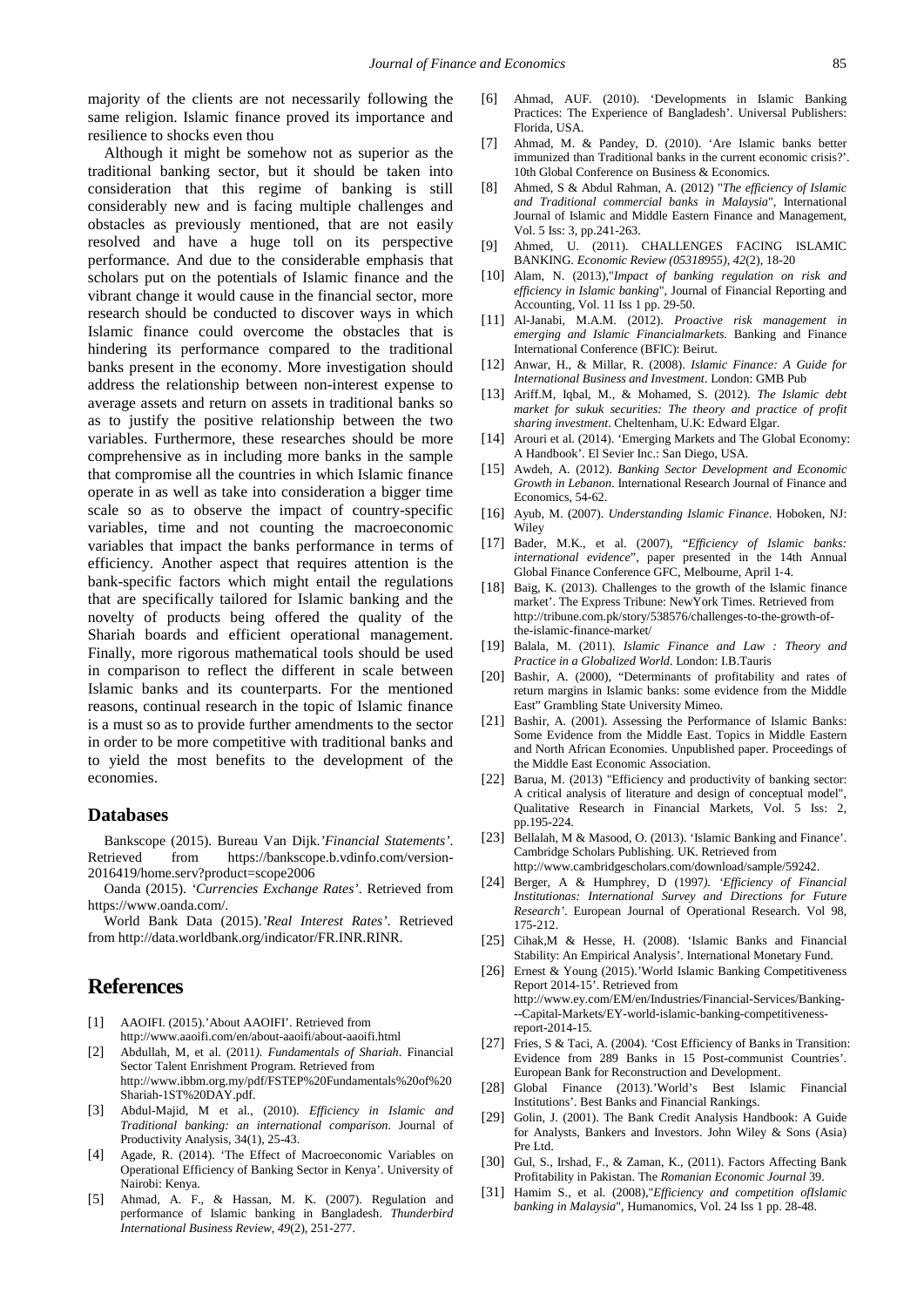- <span id="page-12-3"></span>[32] Hanif, M. ,et al. (2012).' *Comparative Performance Study of Traditional and Islamic Banking in Pakistan*'.International Research Journal of Finance and Economics, Issue 83.
- [33] Hassan, M. K & Lewis, M. (2007). 'Handbook of Islamic Banking'. Edward Elgar Publishing Limited: Massachusetts, USA.
- [34] Hassan, M. K. (2005), '*The Cost, Profit and X-Efficiency of Islamic Banks'*. Economic Research Forum", 12th Annual Conference, Cairo, Egypt.
- <span id="page-12-11"></span>[35] Hay'at Markaz Qaṭar, l. (2010). *Islamic Finance : Instruments and Markets*. London: Bloomsbury Information Ltd.
- <span id="page-12-28"></span>[36] Hess,K & Francis,G. (2004) "Cost income ratio benchmarking in banking: a case study", Benchmarking: An International Journal, Vol. 11 Iss: 3, pp.303-319.
- <span id="page-12-10"></span>[37] Ijaz, M. (2012).'Islamic Modes of Finance'. Retrieved from http://pu.edu.pk/images/journal/szic/pdf\_files/4- %20M.%20Ijaz%20islamic%20%20modes%20of%20financing\_j une2012.pdf
- <span id="page-12-29"></span>[38] Imane, Y. (2014). 'Risk Management Practices and Financial Performance in Jordan: Empirical Evidence from Islamic Banks'. Setif University
- <span id="page-12-12"></span>[39] International Monetary Fund. (2015).. 'Islamic Finance: Opportunities, Challenges, and Policy Options'. Retrieved from http://www.imf.org/external/pubs/ft/sdn/2015/sdn1505.pdf
- <span id="page-12-15"></span>[40] Iqbal, Z. (2011).' Challenges Facing Islamic Financial Industry'. Journal of Islamic Economics, Banking and Finance. Retrieved from http://www.researchgate.net/profile/Zamir\_Iqbal/publication/2377 55364\_Challenges\_Facing\_Islamic\_Financial\_Industry/links/0c96
- <span id="page-12-24"></span>05375d90372978000000.pdf. [41] Islam, K, Alam, I & Hossain, S. (2014). 'Examination of Profitability between Islamic Banks and Traditional Banks in Bangladesh:A Comparative Study'. Macrothink Institute
- <span id="page-12-6"></span>[42] Islamic Institute of Islamic Finance Incorporated. (2011). 'An Introduction to Islamic Finance'. Retrieved from http://www.cimaglobal.com/Documents/Islamic%20finance/2011/ Guides/Introduction.pdf.
- <span id="page-12-27"></span>[43] Ismail, F, Abd. Majid, M, Ab. Rahim, R, (2013) "*Efficiency of Islamic and Traditional banks in Malaysia*", Journal of Financial Reporting and Accounting, Vol. 11 Iss: 1, pp.92-107.
- <span id="page-12-4"></span>[44] Johnes, J, et al. (2014). '*Efficiency in Islamic and Traditional Banks: Evidence from the Gulf Cooperation Council Countries*' (January 20, 2014). Lancaster University. United Kingdom.
- [45] Johnes, J., M. Izzeldin and V. Pappas. (2009). '*Efficiency in Islamic and Traditional banks: A Comparison based on Financial Ratios and Data Envelopment Analysis'*. Retrieved from http://ssrn.com/abstract=2411974.
- [46] Kahf, M., & Khan, T. (2007). *Principles of Islamic Finance*. Jeddah: Islamic Research and Training Institute- Islamic Development Bank.
- <span id="page-12-19"></span>[47] Kammer, A. et al. (2015). 'Islamic Finance: Opportunities, Challenges, and Policy Options'. International Monetary Fund. April 2015.
- [48] Keller, G. (2012).'Managerial Statistics'. Cengage Learning. 9th ed.
- <span id="page-12-8"></span>[49] Kettell, B. (2011). *Introduction to Islamic Banking and Finance*. Wiley Finance: United Kingdom
- <span id="page-12-13"></span>[50] Khamis, M. & Senhadji, A. (2010). Impact of the global financial crisis on the Gulf ooperation Council countries and challenges ahead. Washington D.C: International Monetary Fund Publication.
- <span id="page-12-33"></span>[51] Khan, W, et al (2014). 'Impacts of Inflationary Trends on Banks' Performance (Large Bank Segment) in Pakistan'. International Journal of Accounting and Financial Reporting. Vol.4 No.1.
- <span id="page-12-7"></span>[52] Kumbhakar, S.C. and Lovell, C.A.K. (2003), '*Stochastic Frontier Analysis'*. Cambridge UniversityPress, Cambridge.
- <span id="page-12-30"></span>[53] Lartey, v. et al. (2013). The Relationship Between Net Interest Margin and Return on Assets of Listed Banks in Ghana. Research Journal of Finance & Accounting.Vol 4 Issue 16, p.73.
- <span id="page-12-9"></span>[54] Mankiw, G., & Rashwan, M. (2012). *Principles of Economics Middle East Ed.* Hampshire: Cangage Learning.
- <span id="page-12-32"></span>[55] Manthos D. Delis, Nikolaos I. Papanikolaou, (2009), "Determinants of bank efficiency: evidence from a semiparametric methodology", Managerial Finance, Vol. 35 Iss: 3 pp. 260-275.
- [56] Mashayekhi, A, et al. (2007). '*Islamic Finance in the UK: Regulation and Challenges'.* FSA.
- <span id="page-12-21"></span>[57] Merchant, I.P. (2012). Empirical Study of Islamic Banks Versus Conventional Banks of GCC. *Global Journal of Management and Business Research, 12* (20).
- <span id="page-12-1"></span>[58] Mirakhor, A. (2011), An Introduction to Islamic Finance: Theory and Practice,2nd ed.Singapore: Wiley Finance.
- <span id="page-12-25"></span>[59] Moin, M. (2013). 'Financial Performance of Islamic Banking and Traditional Banking in Pakistan: A Comparative Study'. International Journal of Innovative and Applied Finance.
- [60] Mokhtar, H et al. (2008),*"Efficiency and competition of Islamic banking in Malaysia*", Humanomics, Vol. 24 Iss 1 pp. 28-48.
- <span id="page-12-22"></span>[61] Momeneen, W., Tahir, A., Tariq, M., Hanif, M. (2012). Comparative Performance Study of Conventional and Islamic Banking in Pakistan*. International Research Journal of Finance and Economics, 83*. ISSN 1450-2887. Retrieved from EuroJournals
- <span id="page-12-35"></span>[62] Mukherjee et al., (2001). *'Productivity growth in large US commercial banks: The initial post-deregulation experience'*. Journal of Banking and Finance,  $25(2001)$ , pp. 913-939.
- [63] Mukhopadhyay, J. (2012). '*Competition in markets promote economic efficiency'*. Institute for Financial Management and Research. Chennai. Retrieved from
	- http://www.cci.gov.in/May2011/Advocacy/essay2012/jyoti.pdf.
- [64] Murphy, A. (2008). An Analysis of the Financial Crisis of 2008: Causes and Solutions (2008). Working paper series. School of Business Administration, Oakland University. Available at SSRN: http://ssrn.com/abstract=1295344.
- [65] Naceur, S.B., Ben-Khedhiri, H., and Casu, B., (2009), "*What drives the efficiency of selected MENA banks? A meta-frontier analysis*", Working Paper No. 03/09, Centre for Banking Research, Cass Business School, City University London.
- <span id="page-12-20"></span>[66] Olson, D., & Zoubi, T. A. (2008). Using accounting ratios to distinguish between Islamic and Traditional banks in the GCC region. *International Journal Of Accounting*, *43*45-65.
- <span id="page-12-31"></span>[67] Ongore, V.O. & Kusa, G.B. (2013). Determinants of Financial Performance of Commercial Banks in Kenya. *International Journal of Economics and Financial Issues*, Vol. 3, No. 1, 2013, pp.237-252.
- <span id="page-12-23"></span>[68] Onakoya, A & Onakoya, A. (2013). 'The performance of Traditional and Islamic banks in the United Kingdom: A comparative analysis.' Retrieved from https://www.academia.edu/3180579/The\_Performance\_of\_Traditi onal\_and\_Islamic\_Banks\_in\_the\_United\_Kingdom\_A\_Comparati ve\_Analysis.
- <span id="page-12-26"></span>[69] Paul et al. (2013). 'Profitabbility and Liquidity of Traditional Banking and Islamic Banking in Bangladesh: A Comparative Study'. European Journal of Business and Management. Vol 5. No. 24.
- <span id="page-12-34"></span>[70] Perry, P., 1992. Do banks gain or lose from inflation? Journal of Retail Banking 14, 25-30
- [71] Raphael, G. (2013). 'Bank-specific and Macroeconomic Determinants of Bank Efficiency in Tanzania: A Two Stage Analysis'. European Journal of Business and Management Vol.5 No.2.
- <span id="page-12-2"></span>[72] Rashwan, M,H. (2012*). How did listed Islamic and Traditional Banks Perform: pre and post 2008 Financial Crisis*? Journal of Applied Finance and Banking, 2 (2). p. 149-175.
- <span id="page-12-14"></span>[73] Reuters. (2011). 'Islamic Interbank Benchmark Rate: Pulse of Islamic Capital Markets'. Retrieved from http://thomsonreuters.com/content/dam/openweb/documents/pdf/tr -com-financial/fact-sheet/iibr.pdf.
- <span id="page-12-5"></span>[74] Rose, P. (2013). 'Commercial Banking Management'. Boston: McGraw Hill.
- <span id="page-12-0"></span>[75] Rosman, R., Wahab, N. A., & Zainol, Z. (2014). Efficiency of Islamic banks during the financial crisis: An analysis of Middle Eastern and Asian countries. *Pacific-Basin Finance Journal*, *28*(Special Issue on Islamic Banking and Finance), 76-90.
- [76] Saeed, A. (2008). '*Basic principles of Islamic banking: An overview'*. University of Melbourne.
- <span id="page-12-17"></span>[77] Samad, A. (2004). Bahrain Commercial Bank's Performance during 1994-2001.Credit and Financial Management Review 10(1) pp 33-40.
- [78] Schumpeter, J. A., (1911), "*The theory of economic development*", Harvard University PressCambridge, MA.
- <span id="page-12-18"></span>[79] Sehrish, S., Saleem, F., Yasir, M., Shehzad, F.,& Ahmed, K. (2012). Financial performance analysis of Islamic banks and conventional banks in Pakistan: A comparative study. Interdisciplinary Journal of Contemporary Research, 4, 186-200.
- <span id="page-12-16"></span>[80] Shaikh, S. A. (2014). Analysis of Challenges and Opportunities in Islamic Banking. *Journal of Islamic Banking & Finance*, *31*(3), 61.